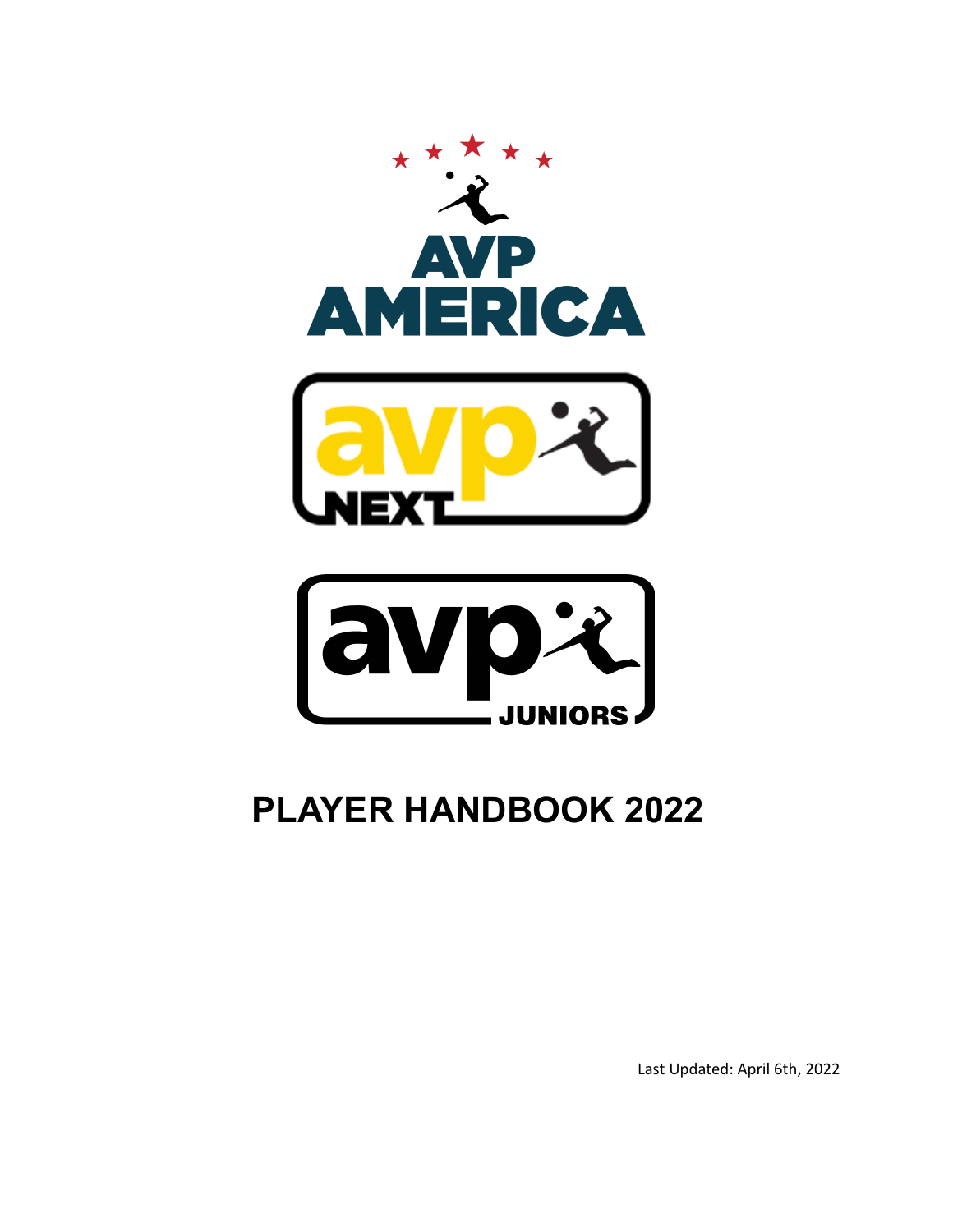|     |                               | PLAYER HANDBOOK 2021                    | 1        |  |  |
|-----|-------------------------------|-----------------------------------------|----------|--|--|
| 1.0 | <b>INTRODUCTION</b>           |                                         |          |  |  |
|     | 1.1                           | 2022 Tour Calendar                      | 4        |  |  |
| 2.0 | <b>AVP's RESPONSIBILITIES</b> |                                         |          |  |  |
|     |                               | 2.1 Prize Money Disbursement            | $4 - 5$  |  |  |
| 3.0 | ORGANIZATIONAL REGULATIONS    |                                         |          |  |  |
|     | 3.1                           | <b>Tournament Format</b>                |          |  |  |
|     | 3.2                           | <b>AVPNext Tournaments</b>              |          |  |  |
|     | 3.3                           | <b>AVPJuniors Tournaments</b>           |          |  |  |
|     | 3.4                           | <b>AVP Grass Tournaments</b><br>6       |          |  |  |
|     | 3.5                           | <b>Official's Authority</b>             |          |  |  |
|     |                               | 3.5.1 Tournament Director               | 6        |  |  |
|     |                               | <b>Head Official</b><br>3.5.2           | 6        |  |  |
|     |                               | Officials<br>3.5.3                      | 7        |  |  |
|     | 3.6                           | <b>Player Registration Procedures</b>   |          |  |  |
|     |                               | <b>Registration Deadline</b><br>3.6.1   | 7        |  |  |
|     |                               | 3.6.2<br><b>Entry Fees</b>              | 7        |  |  |
|     | 3.7                           | Coaches                                 |          |  |  |
|     |                               | Player as Coach<br>3.7.1                | 8        |  |  |
|     |                               | 3.7.2 Coaching Guidelines               | $8-9$    |  |  |
| 4.0 | <b>COMPETITION RULES</b>      |                                         |          |  |  |
|     | 4.1                           | <b>General Competition Rules</b>        |          |  |  |
|     | 4.2                           | Time When Play is Dead/Player Time-Outs | $9 - 10$ |  |  |
|     |                               | 4.2.1 Player Request                    | 10       |  |  |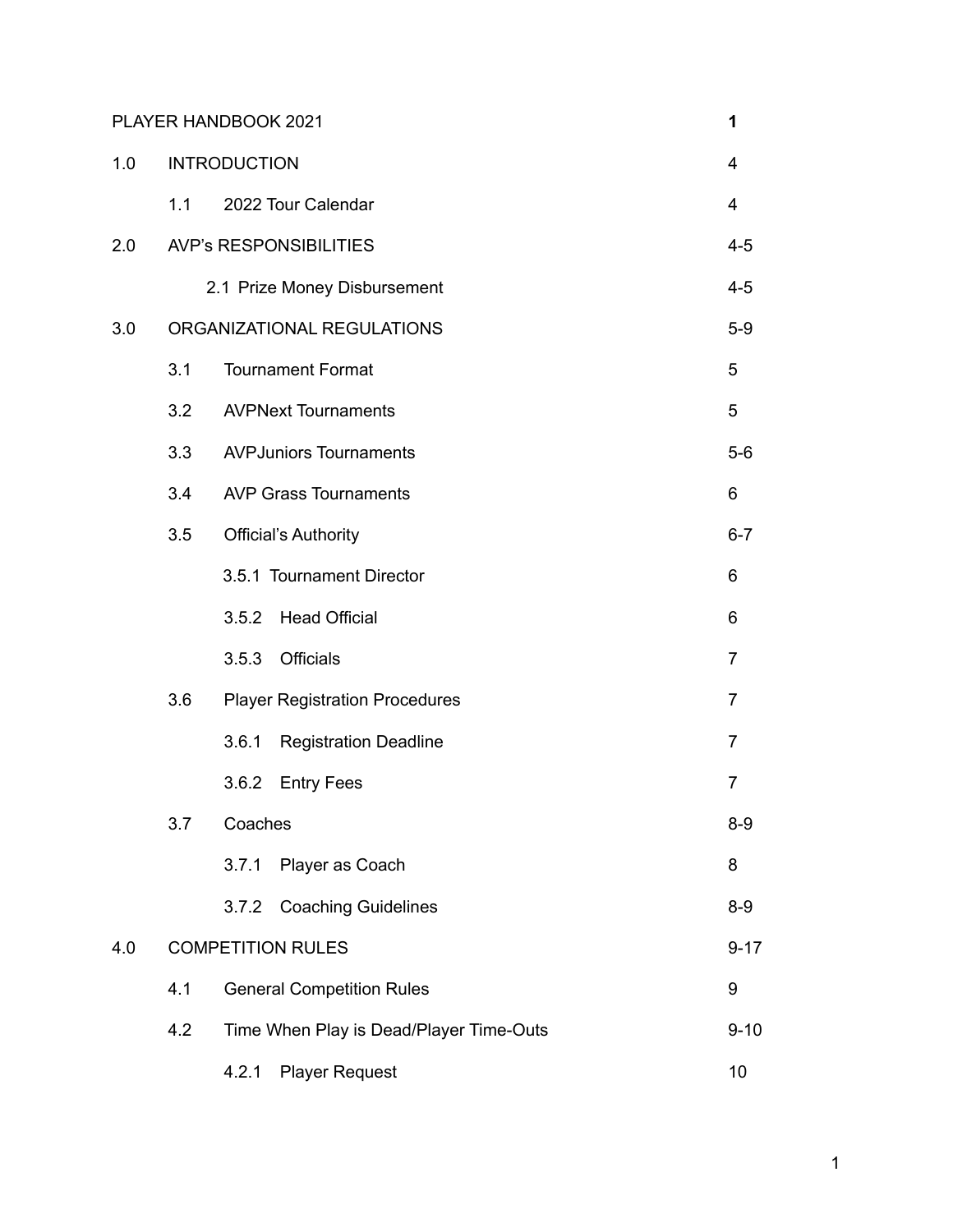|     |      | 4.2.2                          | Regular Time-Out                                         | 10        |
|-----|------|--------------------------------|----------------------------------------------------------|-----------|
|     |      | 4.2.3                          | Injury Time-Out                                          | 10        |
|     |      | 4.2.4                          | Player Request for Rules Clarification/Protest Procedure | 11        |
|     | 4.4  | <b>IV Policy</b>               |                                                          | 11        |
|     | 4.5  |                                | Withdrawals/Partner Changes/Defaults                     | $11 - 12$ |
|     |      | 4.5.1                          | Withdrawal from a tournament                             | $11 - 12$ |
|     |      | 4.5.2                          | <b>Partner Changes</b>                                   | 12        |
|     | 4.6  | <b>Player Eligibility</b>      |                                                          | 12        |
|     |      | 4.6.1                          | <b>Foreign Players</b>                                   | 12        |
|     | 4.7  | <b>Entry and Seeding</b>       |                                                          | $12 - 13$ |
|     |      | 4.7.1                          | Main Draw Tournament Entry                               | 12        |
|     |      | 4.7.2                          | Seeding                                                  | 13        |
|     | 4.8  | Weather                        |                                                          | 13        |
|     | 4.9  | <b>Discontinued Tournament</b> |                                                          | $13 - 14$ |
|     |      | 4.9.1                          | Completed Match - Pending and Final                      | 13        |
|     |      | 4.9.2                          | <b>Prize Money Distribution</b>                          | 13        |
|     |      | 4.9.3                          | <b>Tournament Title</b>                                  | 14        |
|     | 4.10 |                                | Incomplete Tournament Play                               | 14        |
|     |      |                                | 4.10.1 When Play Stops                                   | 14        |
|     |      |                                | 4.10.2 Accelerated Tournament Policy                     | 14        |
|     | 4.11 |                                | Pregnancy or Injury Points                               | $14 - 15$ |
|     | 4.12 | <b>Forfeit Policy</b>          |                                                          | $15 - 16$ |
|     | 4.13 | <b>Refund Policy</b>           |                                                          | 16        |
| 5.0 |      |                                | PLAYER'S CONDUCT, RIGHTS AND RESPONSIBILITIES            | 16-22     |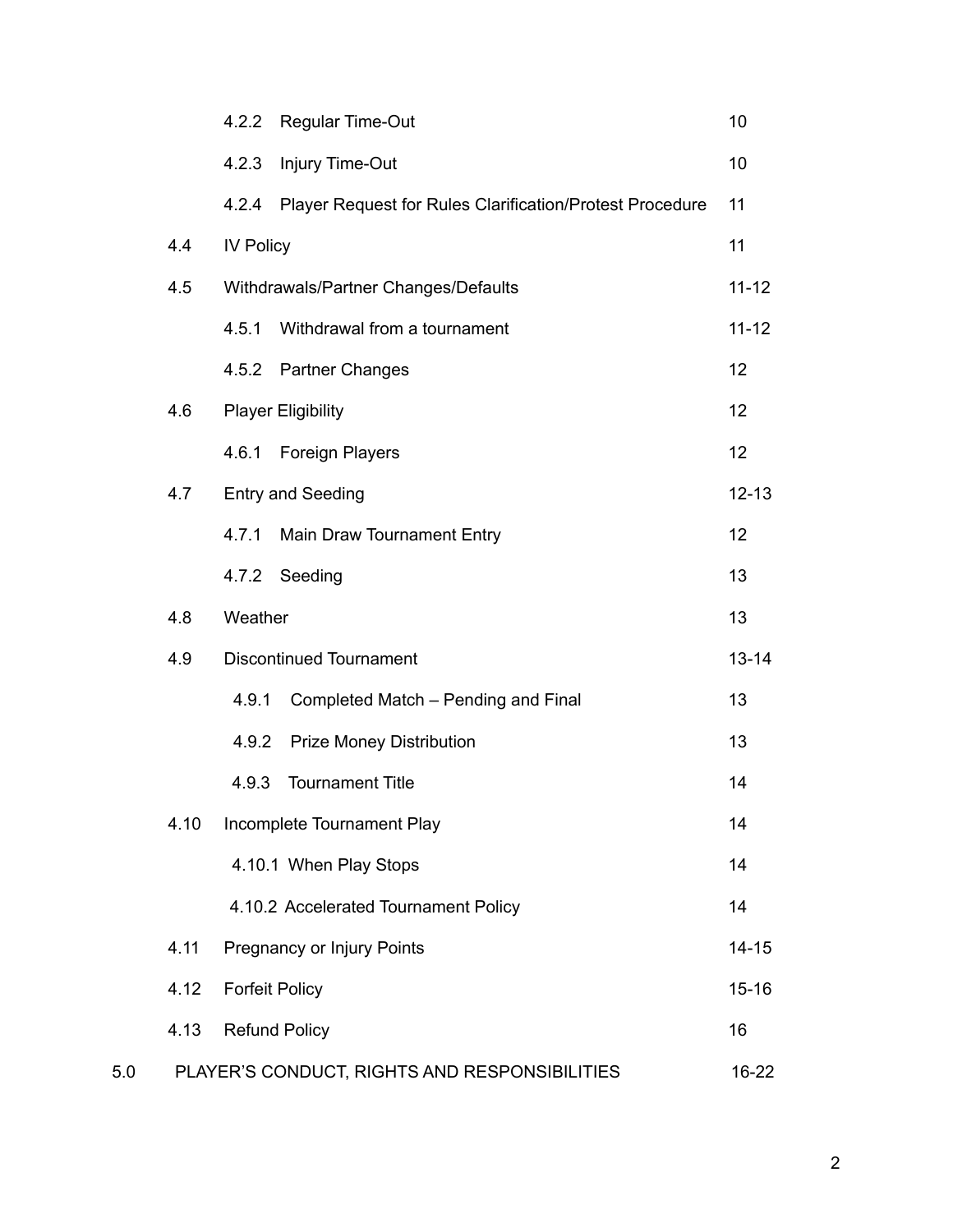|                                                              | 5.1 | <b>Travel Expenses</b>                                                     |                                                                                    |  | 16        |
|--------------------------------------------------------------|-----|----------------------------------------------------------------------------|------------------------------------------------------------------------------------|--|-----------|
|                                                              | 5.2 | <b>Player Performance</b><br>$16 - 17$                                     |                                                                                    |  |           |
|                                                              |     | 5.2.1                                                                      | Appearance                                                                         |  | 16        |
|                                                              |     | 5.2.2                                                                      | Knowledge of the Rules                                                             |  | 16        |
|                                                              |     | 5.2.3                                                                      | <b>Players Tent</b>                                                                |  | 16        |
|                                                              |     | 5.2.4                                                                      | <b>Player Apparel</b>                                                              |  | 17        |
|                                                              | 5.3 |                                                                            | Team Default ("No-Show")                                                           |  | 17        |
|                                                              | 5.4 |                                                                            | <b>Team Default Once Competition Commences</b>                                     |  | 17        |
|                                                              | 5.5 |                                                                            | Conduct/Fines                                                                      |  | 18-22     |
|                                                              |     | 5.5.2                                                                      | Gambling and other Unsportsmanlike Conduct                                         |  | $18 - 19$ |
|                                                              |     | 5.5.3                                                                      | <b>Unlawful Harassment</b>                                                         |  | 19-20     |
|                                                              |     | 5.5.4                                                                      | <b>Preventing Sexual Harassment</b>                                                |  | 20        |
|                                                              |     | 5.5.5                                                                      | <b>Additional Enforcement Information</b>                                          |  | 21        |
|                                                              |     | 5.5.6                                                                      | Other Types Of Unlawful Harassment                                                 |  | 21        |
|                                                              | 5.6 | Disciplinary Action Continued - Fines, Penalties, Suspension,<br>Expulsion |                                                                                    |  | $21 - 22$ |
|                                                              |     | 5.6.1                                                                      | <b>Right to Discipline</b>                                                         |  | 21        |
|                                                              |     |                                                                            | 5.6.2 Player's Opportunity to Address Disciplinary Action<br>and/or Air Grievances |  | 21        |
|                                                              |     |                                                                            | 5.6.3 Payment of Fines - Payment Deadline                                          |  | $21 - 22$ |
| 6.0 PERIODIC AND DISCRETIONARY CHANGES TO THE HANDBOOK<br>22 |     |                                                                            |                                                                                    |  |           |
| 7.0 AVP CONTACTS<br>22                                       |     |                                                                            |                                                                                    |  |           |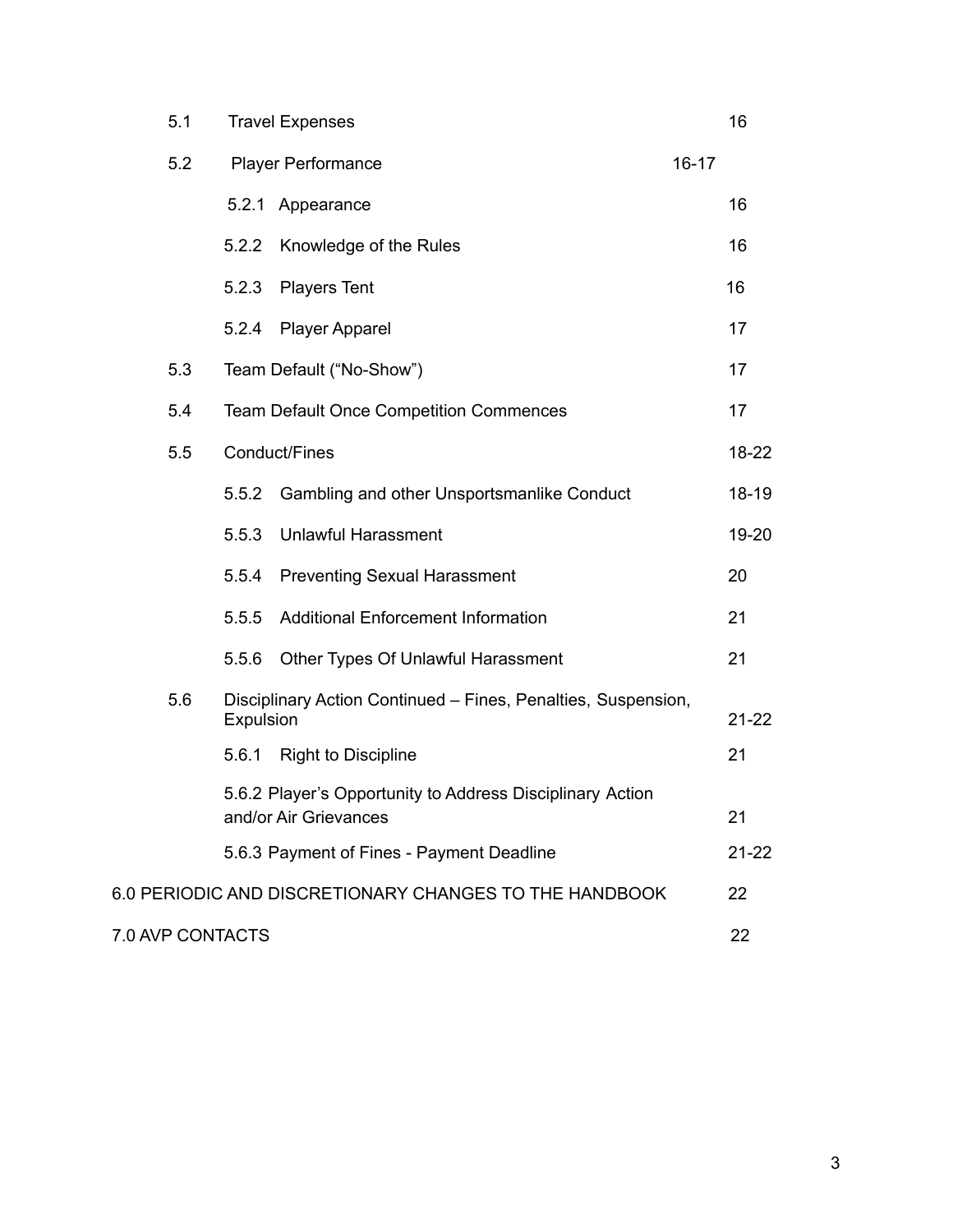## **1.0 INTRODUCTION**

AVP America is the amateur branch of the AVP Pro Beach Volleyball Tour. We handle all levels of the sport from pro (AVP Tour Series) and semi-pro (AVPNext) beach events, grass events, and junior events.

## **1.1 2022 Tour Calendar**

| April 30-May 1    | <b>AVP Grass Tour</b>  |
|-------------------|------------------------|
| May 28-29         | <b>AVP Tour Series</b> |
| <b>June 3-5</b>   | <b>AVPJuniors</b>      |
| June 11-12        | <b>AVP Tour Series</b> |
| June 25-26        | <b>AVP Grass Tour</b>  |
| July $2-3$        | <b>AVP Tour Series</b> |
| <b>July 5-10</b>  | AVPJuniors             |
| July 8-9          | <b>AVP Tour Series</b> |
| <b>July 20-22</b> | <b>AVPJuniors</b>      |
| <b>July 30-31</b> | <b>AVP Tour Series</b> |
| August 6-7        | <b>AVP Grass Tour</b>  |
| September 10-11   | <b>AVP Grass Tour</b>  |
| October 8-9       | <b>AVP Grass Tour</b>  |
| October 22-23     | <b>AVP Grass Tour</b>  |
| November 12-13    | AVPJuniors             |
| November 12-13    | <b>AVP Tour Series</b> |
| November 19-20    | <b>AVP Tour Series</b> |
| November 25-27    | AVPJuniors             |

Lexinaton, SC Kenner, LA Kenner, LA Muskegon, MI Pottstown, PA Denver, CO Hermosa Beach, CA (Junior Nationals) Oshkosh, WI Atlantic City, NJ (Beach Week) Fort Lauderdale, FL Manheim, PA Greenville, SC Chattanooga, TN (Grass Nationals) Orlando, FL Huntington Beach, CA (WCC) Huntington Beach, CA Clearwater, FL (Beach Nationals) Clearwater, FL (ECC)

## **2.0 AVP's RESPONSIBILITIES**

The AVP coordinates the entire production of the volleyball season including providing for the following: venues, prize money, fees, licensing, AVP personnel, professional officials, marketing, equipment, medical staff, security, site inspection, scoreboard, entertainment, and many other aspects involved with running the Tour.

## **2.1 Prize Money Disbursement**

The payment process is as follows:

- Prize money will be distributed via direct deposit transactions.
- Prize money won will be paid to the player directly or at the player's written direction, to an authorized agent, firm or corporation the player may delegate, unless in conflict with any law or court order.
- Players are deemed independent contractors, for income tax purposes. All players, and especially first year players who are unfamiliar with independent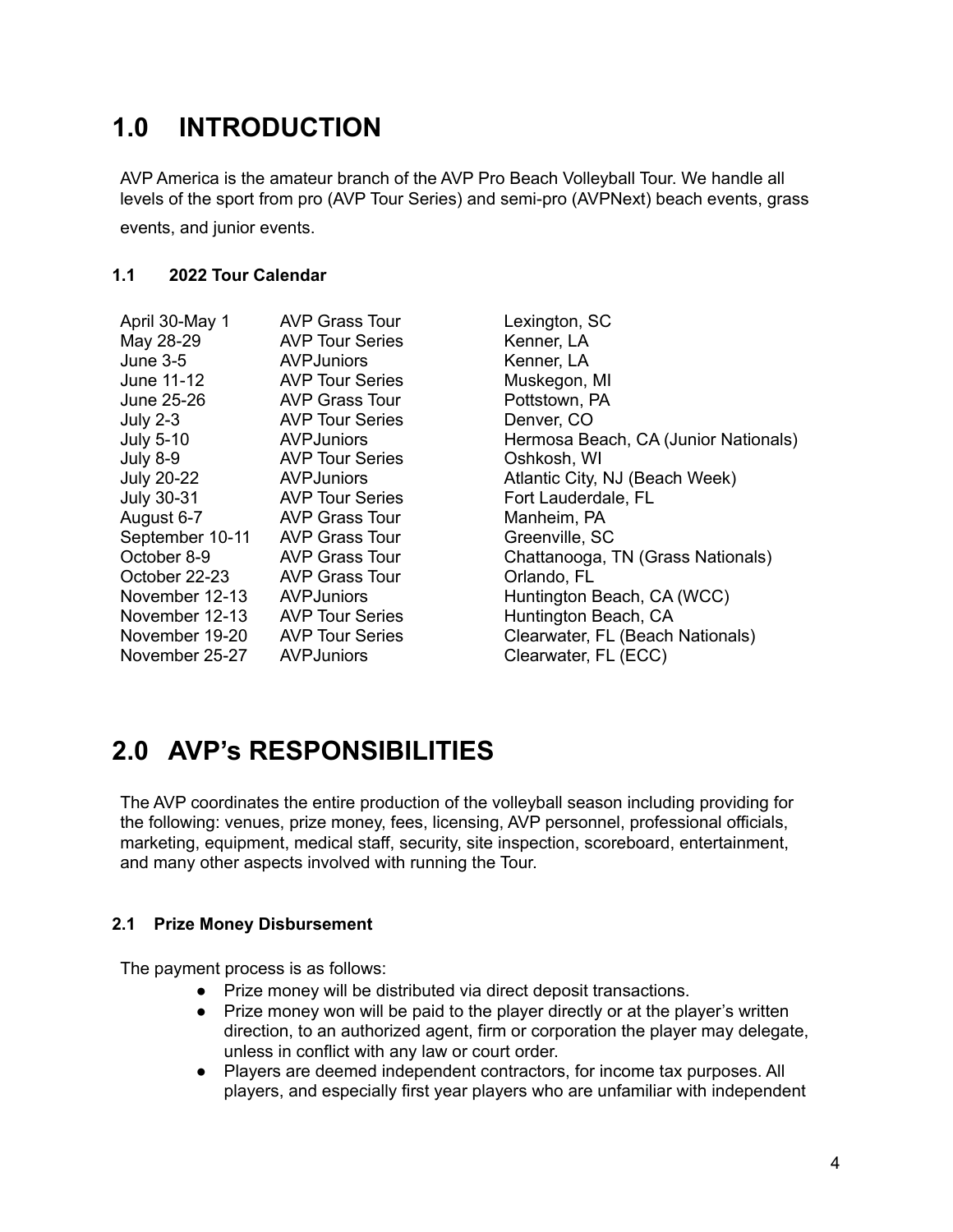contractor status, are encouraged to make estimated tax payments throughout the year to avoid having to make a very large tax payment with potential penalties and interest in April of the following year.

- Paperwork for payments consist of a W9, direct deposit form, and university compliance letter (if applicable). All forms necessary should be turned in to the AVP if one of the following situations applies:
	- First time to ever qualify for prize money
	- If moved in the past year, only submit a new W9.
	- If an athlete has changed bank account information in the past year, only submit a new direct deposit form.
	- If payment paperwork is not received within 30 days after requested, prize money will expire and the athlete will not be eligible to receive that year's winnings.

All relevant paperwork and questions should be directed to [avpnext@avp.com](mailto:avpnext@avp.com)

## **3.0 ORGANIZATIONAL REGULATIONS**

### **3.1 Tournament Format**

The format for each tournament is subject to change at the AVP's discretion, but the following illustrates the expected format for each tournament.

## **3.2 AVPNext Tournaments**

AVPNext tournament details are as follows:

- Unless specified otherwise, the tournament format will be double elimination format (i.e. last 4 remaining teams after the double elimination schedule will play a semi-final and final match). This format is often referred to as the "Olympic Crossover" format.
- In general, all matches will be two sets to 21 and a deciding third set to 15 (if required). Must win each set by 2 points.This format may be altered at any time, including after the commencement of the event, for inclement weather or other reasons of force majeure.
- AVP Management reserves the right to change formats and prize money at any time prior to an event, or during an event due to weather or other reasons of force majeure. AVP will use reasonable efforts to inform players of any changes, but it is a player's responsibility to regularly check the bracket at the tournament website, speak to AVP officers, and read their email for notices of any changes, especially during times when play may be affected by weather.

#### **3.3 AVPJuniors Tournaments**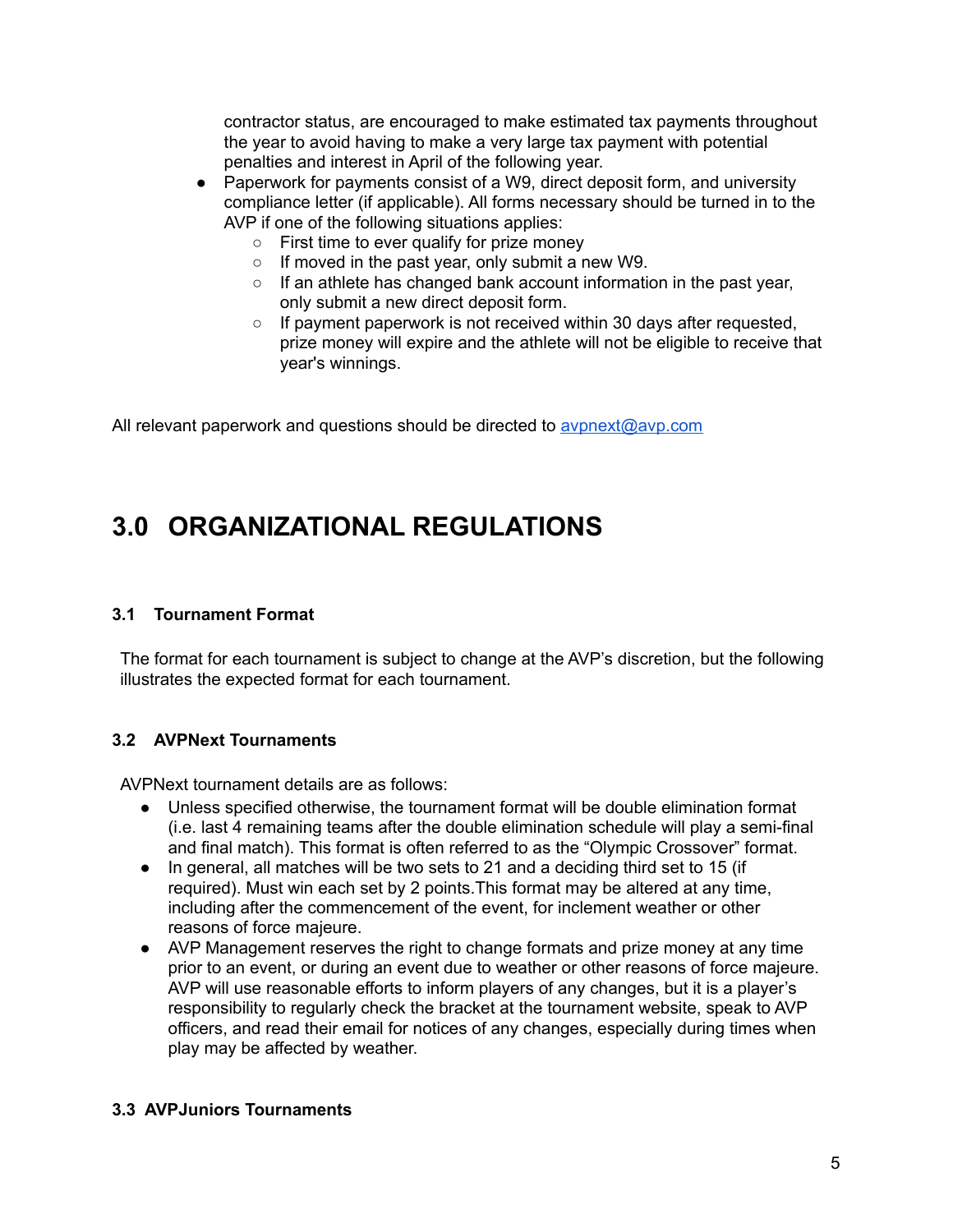AVPJuniors Tournaments details are as follows:

- Format: Unless otherwise specified, standard pool play format. Playoffs will be single elimination format. Unless otherwise stated, all teams will make playoffs.
- Four (4) team pools will be utilized whenever possible.
- In general, all matches will be two sets to 21 points and a deciding third set to 15 (if required). Must win each set by 2 points.This format may be altered at any time, including after the commencement of the event, for inclement weather or other reasons of force majeure.
- AVP Management reserves the right to change formats at any time prior to the event.

## **3.2.1 AVP Grass Tournaments**

AVP Grass Tournaments details are as follows:

- Format: Unless otherwise specified, standard pool play format. Playoffs will be single elimination format. Unless otherwise stated, all teams will make playoffs.
- Four (4) team pools will be utilized whenever possible.
- In general, all matches will be two sets to 21 points. Five (5) team pools will play one set to 28 points. Must win each set by 2 points.This format may be altered at any time, including after the commencement of the event, for inclement weather or other reasons of force majeure.
- AVP Management reserves the right to change formats at any time prior to the event.

## **3.5 Official's Authority**

#### **3.5.1 Tournament Director**

The Tournament Director has absolute authority over players, the head official, game officials and spectators, on and off the court at a tournament where the maintenance of order is concerned, and may impose disciplinary measures as needed. This includes imposing fines on players and officials.

## **3.5.2 Head Official**

The head official is responsible for assigning all game officials at an AVP tournament (when applicable). In addition, the Head Official will address and resolve disputes that may occur during matches related to the AVP rules of play.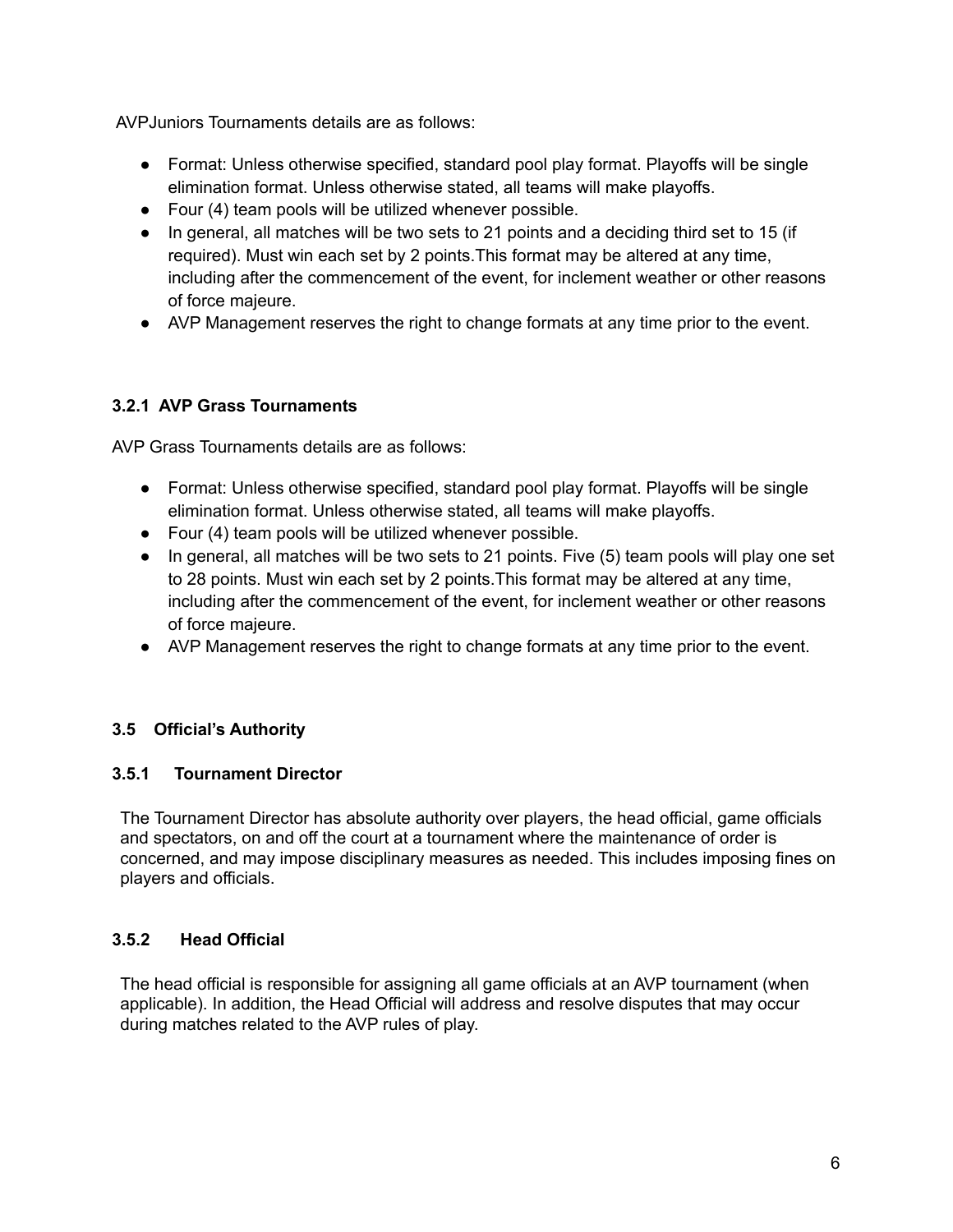### **3.5.3 Officials**

The officials have total authority on the court from the beginning of the warm-up to the completion of the match.

#### **3.6 Player Registration Procedures**

The only valid method of entry for events is online at [www.avpamerica.com](https://avpamerica.com/).

#### **3.6.1 Registration Deadline**

The registration process is as follows:

- For AVPNext and AVP Grass Tour events, all teams will need to register by 6:00 PM EST on the Monday before the event starts. For all AVPJuniors and amatuer events, all teams must register by the deadline date listed on the event registration page at avpamerica.com. All entries and fees are due by these registration deadlines. Any changes to these deadlines will be sent via email to players and/or posted online. It is the player's responsibility to regularly check the event page and their own email to check for changes in registration deadline. AVP's posting of the registration change on the event page at avpamerica.com and sending of an email will be deemed valid notice of any change.
- AVP reserves the right to accept a late registration. AVP may accept late registration until the final pools/brackets are released, and AVP will charge the player an additional \$50 for late registration. This charge is for costs and inconveniences associated with changing the tournament and, mainly, to discourage players from late registration.
- If there is any disagreement about receipt of entry forms, a final decision will be made by the AVP based on physical evidence that registration and the accompanying fee were received prior to the registration deadline (e.g. Email confirmation, web log showing a completed or attempted registration).
- It is the player's responsibility to check the event page at avpamerica.com to verify that such player's team is listed accurately. If not listed or if listed incorrectly, it is the player's responsibility to contact AVP. The player must contact AVP before the registration deadline. If a player fails to contact the AVP within the allotted time period, the AVP reserves the right to exclude that player and their team from the tournament.

## **3.6.2 Entry Fees**

All teams are encouraged to submit an entry fee when registering. Entry fees are due upon registration deadlines and can be paid by Visa/MC/AMEX/Discover. Entries without payment will NOT be accepted after the registration deadline ends. Late registration fee is \$50 per player and must be paid at the time of the late registration.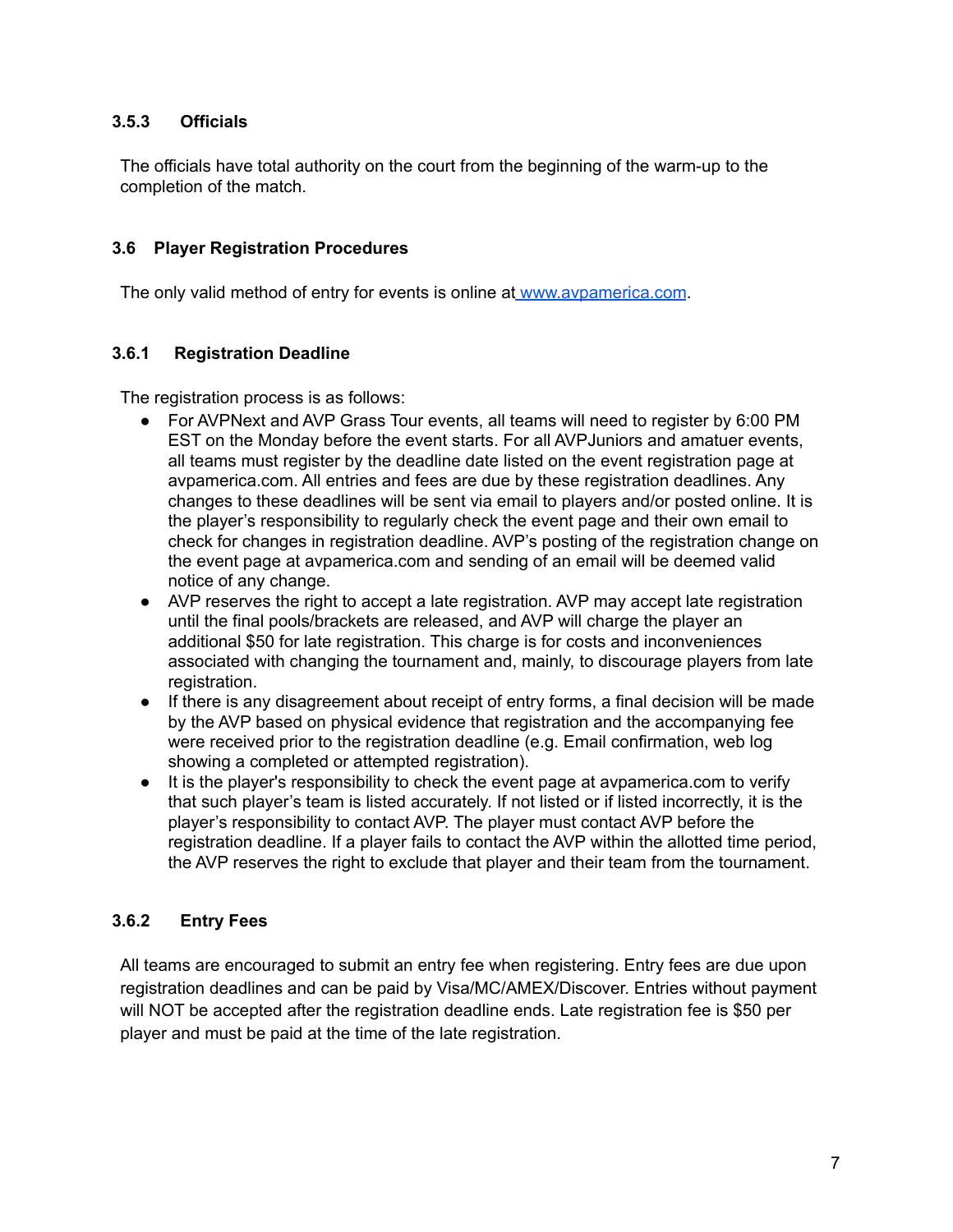## **3.7 Coaches**

## **3.7.1 Player as Coach**

A tournament player entered in that tournament may not coach another tournament player during the tournament's competition.

## **3.7.2 Coaching Guidelines**

- All coaches must register to coach in any AVPNext, AVP Grass Tour and AVPJuniors event.
- All coaches must pass the AVP background screening. This screening can be completed [here.](https://avp-america.sportngin.com/register/form/346665194) USAV background screenings are also acceptable.
- All coaches must have an active Silver AVP membership (\$25).
- All coaches must complete the AVPA [Coaching](https://avp.regfox.com/avp-america-coaching-pass) Pass (\$50), which is valid from 1/1 to 12/31 each year.
- There is no limitation to the number of teams an individual can coach at an AVP tournament. However, for adult divisions, each team is limited to only one designated coach at any particular tournament. For AVPJuniors events and junior divisions, each team may have multiple coaches within their club.
- All coaches are under the direct authority of the Tournament Director during the tournament.
- All coaches must collect their accreditation for the tournament at the designated check-in tent at the event.
- All coaches must represent the AVP in a positive and professional manner or may be removed by the Tournament Director.
- Coaches are responsible for knowing all rules and regulations governing them.
- If the coaches' behavior is demeaning to the AVP and/or its players, they can be barred from coaching on site.
- All coaches shall remain outside the media, DJ, and staff tents unless invited.
- Only a coach is allowed to drill his/her players on the playing court until the time at which there are seven minutes (when the referee conducts the coin toss) remaining in the warm-up period. At that point, the coach will leave the playing court. To participate in the warm-up, a coach must have a coach accreditation for that event and have nominated the team they are warming up. Coaches can stay for the duration of the warm-up if both teams have an accredited coach and all four players agree that both coaches can stay.

In game coaching regulations are as follows:

- Coaches can offer instruction to their team from when the ball is dead until the next serve is authorized.
- Coaches may "walk and talk" during side changes and call time-outs for their teams.
- Coaches are not allowed to interact with the opponent players or the opponent coach.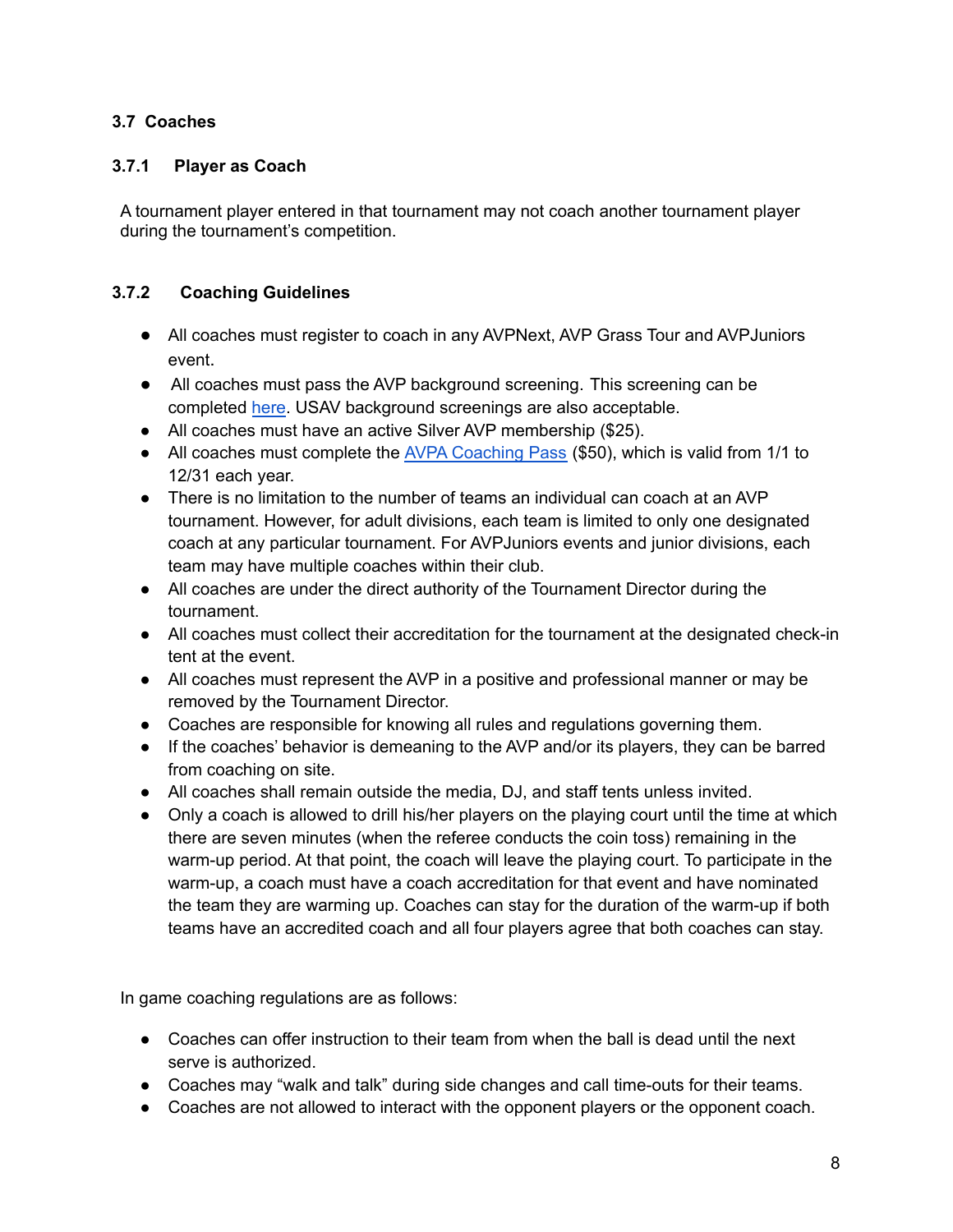- Coaches (and other team members) are not allowed to receive information from external sources during an active match (including but not limited to audio, video, and text to a smart device ie: phone, tablet, or smartwatch).
	- Any coach who is deemed to be taking signals from the opposition and forwarding them and any message to their team will be given an automatic red card and be removed from the tournament site for the duration of that event. Such offense is subject to a fine and/or suspension.
- Coaches must observe the following conditions during play and dead ball times:
	- Coaches must be located on the same side of the court as their team. They must move during team switches to prevent stealing of signs from the opposition.
	- Coaches should be either seated in the provided player area or standing or kneeling within 4 feet of that player box when provided.
	- The only exception being able to go onto the court to attend to their players during an extended interruption in play or injury timeout if permitted by the referee and/or medical staff.
	- No coaching will be permitted from any other area on the site.
- Coaches are not able to interact with the officials at any time, other than to call a timeout:
	- Interaction with officials includes questioning judgment or similar outbursts during or between rallies.
	- Coaches are not allowed to attempt to influence officials under the guise of coaching their players.
	- Interaction with the players can not in any manner delay the pace of play
	- $\circ$  Delays in pace of play or coach interaction with the officials will be dealt with administratively
	- Sanctions can range from a verbal warning to a yellow card or red card / monetary fine as the situation warrants
- Additional Coaching Responsibilities are outlined in Appendix B

## **4.0 COMPETITION RULES**

## **4.1 General Competition Rules**

Tournaments shall be conducted according to the rules set forth in the most recent version of AVP America Rulebook. In the event of a conflict between the AVP America Rulebook and the codes set forth in the AVP America Player Handbook, the competition rules set forth in the AVP America Rulebook shall prevail.

## **4.2 Time When Play is Dead/Player Time-Outs**

## **4.2.1 Player Request**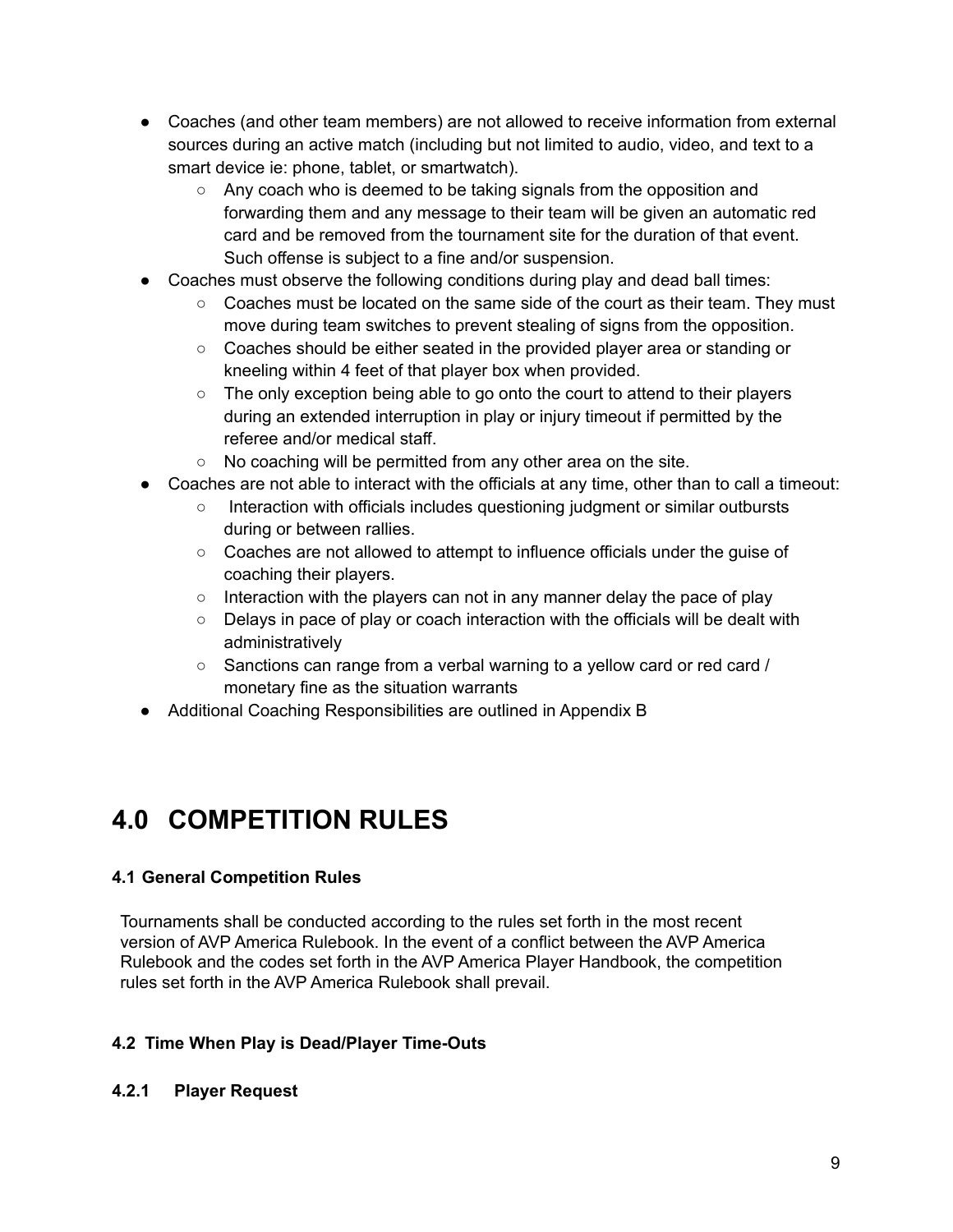A player may ask for a time-out only if the ball is "out of play", or there is a "dead ball" (after the whistle stops play, and before the 5 second service whistle.)

## **4.2.2 Regular Time-Out**

Each team is permitted one time-out per set. The referee will indicate a regular time-out by signaling "time-out" and pointing to the team requesting the time-out, Time-outs are 60 seconds from the start of the referee signaling the time-out (physically and vocally).The team charged with the time-out may end it prior to the expiration of the full 60 seconds. Both teams will resume play immediately.

In sets one and two, one additional 60-second Technical timeout will be available when the sum of points scored by both teams equals 21, there will be no Technical time-out for set 3.

All of the above time-outs may be modified/reduced/increased to accommodate weather or other time constraints.

## **4.2.3 Injury Time-Out**

If a player is injured, play continues until there is a stoppage. The referee will then determine the nature of the injury. Time-out for an injury shall not exceed 5 minutes. Time will begin when medical assistance arrives on the court (if available at the event). If a player elects not to have the medical assistance on the court (or if it is not available at the event), the clock will immediately begin. A later request for the doctor will not reset the clock. At the conclusion of the five-minute time out, the referee will whistle and request that the player continue. At this time, the player ONLY shall make final judgment whether he/she is fit to play.

If a player is unable to return to the playing area at the conclusion of the timeout, his/her team will forfeit the current set. If the team does have a time-out remaining, they can in fact take a time-out immediately after a medical time-out if needed.

The medical professional, called to medical timeout, has authority to end a medical timeout after their full assessment once courtside. If the medical professional does not see that a valid medical timeout is needed, they have authority to conclude the medical timeout immediately.

Each team is limited to one medical timeout per match.

## **4.2.4 Player Request for Rules Clarification/Protest Procedure**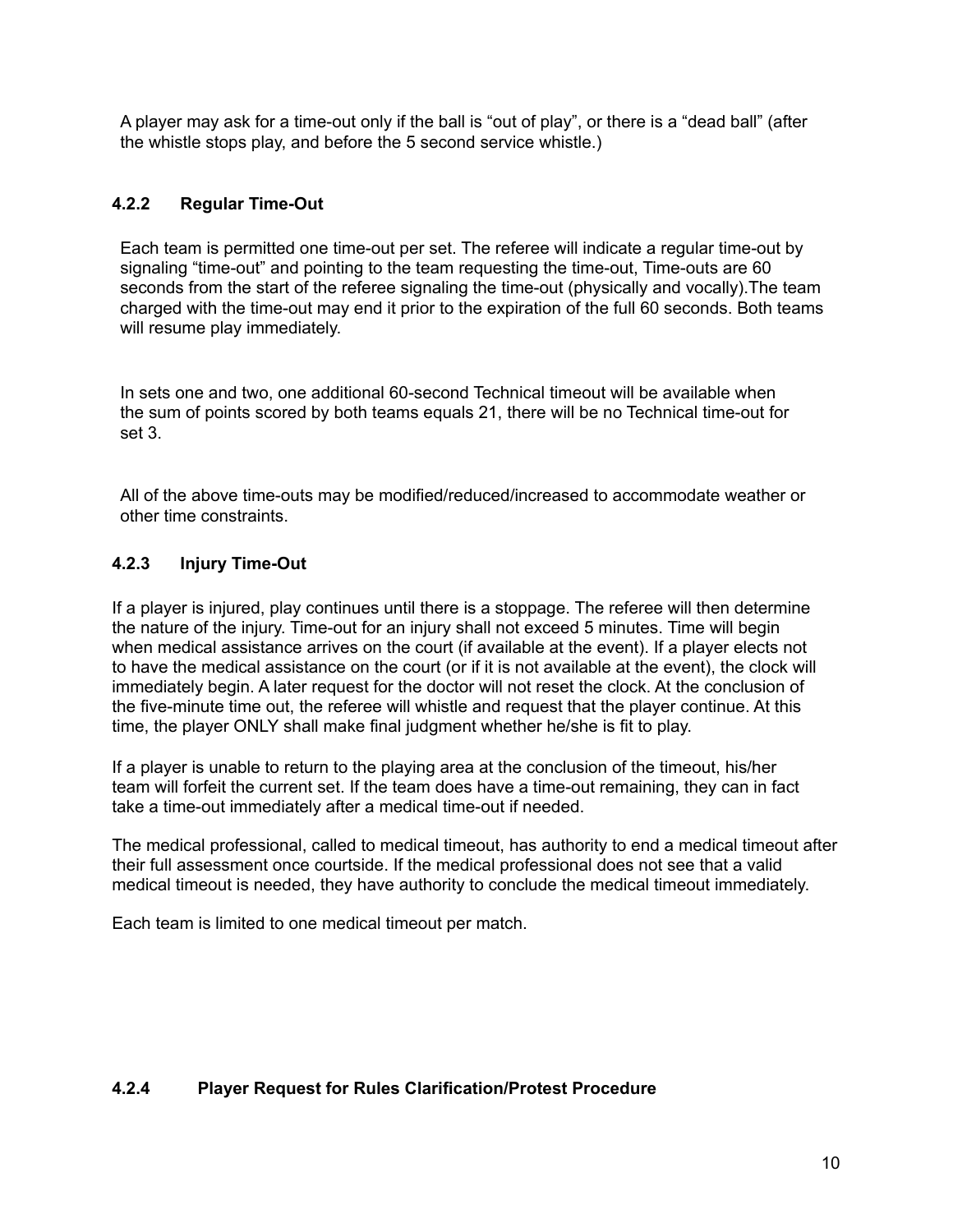A player has the right to request the presence of the Tournament Director and/or Head Official on-court for the expressed purpose initiating a protest. Protests can occur regarding one of the following scenarios:

- Clarifying a rule or the misapplication of a rule.
- Playing conditions (temperature, light, sand conditions, etc.)
- Scoring Error

Prior to calling the Tournament Director or Head Official, the referee will speak to both captains and confirm exactly what is being formally "protested." When the Tournament Director and/or Head Officials arrive at the court, they will first speak to the match official, then speak to each captain separately to hear the situation and render a final decision.

The specific rule or issue being protested cannot change at any time during this process, thus the need for the referee to confirm the issue prior to the inviting of the Tournament Director and/or Head Official.

In no case shall such privilege be extended to situations where the referee's judgment is solely in question.

When a player requests a protest, the referee will suspend play so the Tournament Director and/or the Head Official can make a ruling on the protest. The Tournament Director and/or Head Official's ruling will be final and binding. Immediately after the Tournament Director and/or the Head Official have rendered the protest decision, the referee will invite players to take their position on the court for play to resume immediately.

## **4.4 IV Policy**

● If a player is administered an intravenous injection during any time at an AVP event except immediately prior to the finals, the player shall be ineligible to play in any remaining matches that day and shall forfeit all such matches even if the medical personnel or tournament director deems such IV injection necessary. A player can continue competition the next day if the match forfeitures do not eliminate them from competition. Immediately prior to the finals only, if a player needs an IV to stop cramping, the player will remain eligible to compete in finals but will still incur a fine.

## **4.5 Withdrawals/Partner Changes/Defaults**

## **4.5.1 Withdrawal from Tournament**

A. Withdrawals of teams from a tournament after the registration deadlines will not be allowed, unless there is an injury or extenuating circumstances. In the event of withdrawal due to an injury or an approved extenuating circumstance, no sanction will be applied. If withdrawal is due to an injury, players must submit a letter from a licensed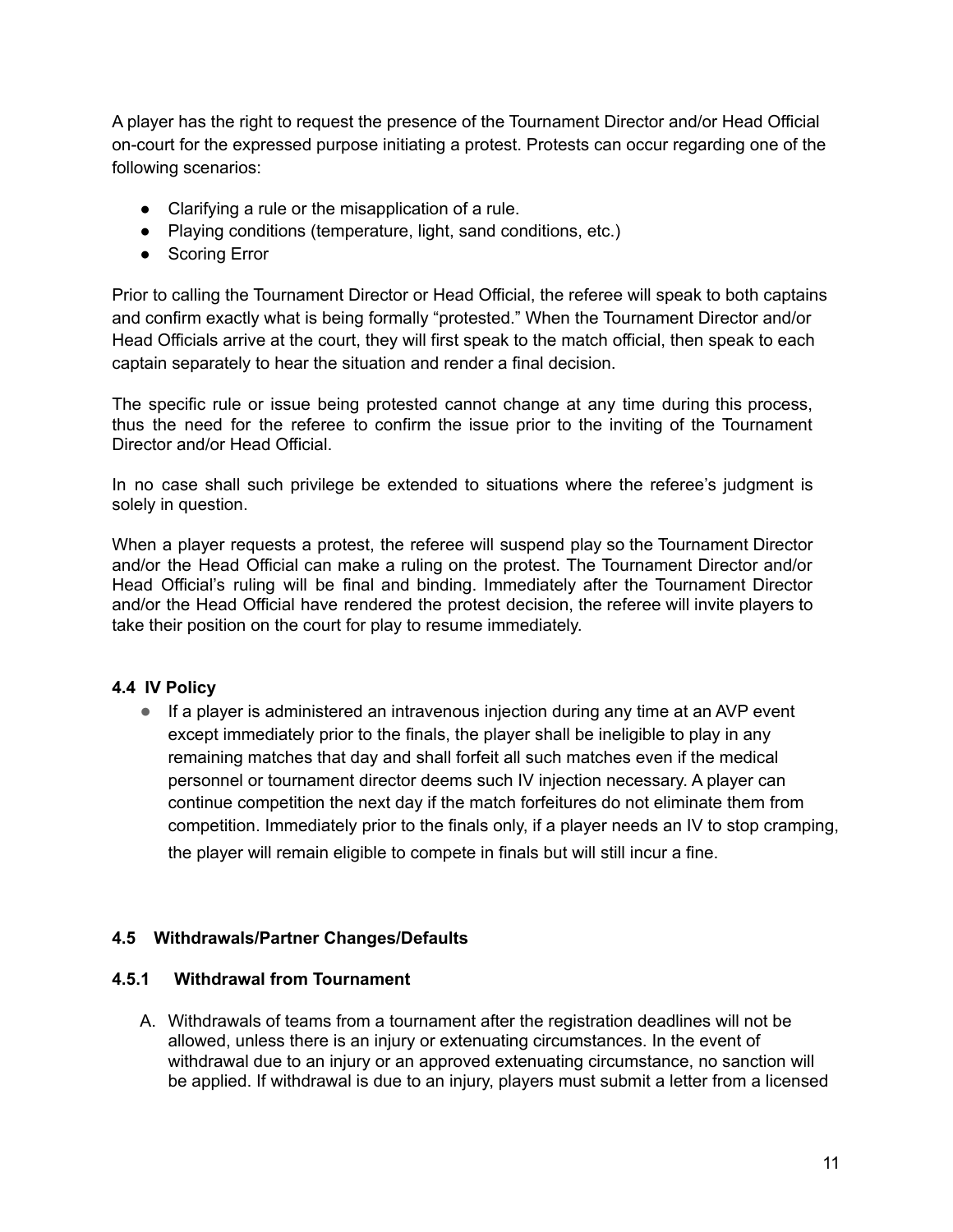physician to the AVP office attesting to the existence of the injury and why the injury prevented participation.

- B. In the case of a withdrawal by a team entered for any reason other than a verified injury or approved extenuating circumstance, registration fee will not be refunded.
- C. A team that withdraws prior to the start of a tournament by 9pm local time the day before the commencement of the event will not earn a finish or points in that event. They may be subject to the provisions of Sections 4.6.1a-b.
- D. A team in the Main Draw that withdraws prior to the start of a tournament after 9pm local time the day before the commencement of the event will forfeit all scheduled matches. AVP will make every effort to replace this team in the same manner as 4.6.1d. If replaced, the withdrawing team will not earn a finish or points in that event and may be subject to the provisions of Section 4.6.1a-b.

## **4.5.2 Partner Changes**

- A. As a general rule, players may not change partners after the entry deadline. If a team is unable to compete together in the tournament after the deadline, such team shall be deemed to have withdrawn from the event and the provisions of Section 4.6.1 above shall apply.
- B. Notwithstanding (a) above, in the case of injury (where an athlete provides a letter from a licensed physician) or an approved extenuating circumstances, participants may request a partner change. AVP reserves the right to deny any change.

## **4.6 Player Eligibility**

Any player with a valid AVP membership shall be eligible to participate in an AVPNext, AVP Grass Tour and AVPJuniors tournament. Certain junior events require bids to compete.

#### **4.6.1 Foreign Players**

Anyone can participate in AVPNext, AVP Grass and AVPJunior events. Foreign players are permitted to compete.

## **4.7 Entry and Seeding**

#### **4.7.1 Tournament Entry**

● Entry into a tournament will be determined on a first come, first served basis where space is limited.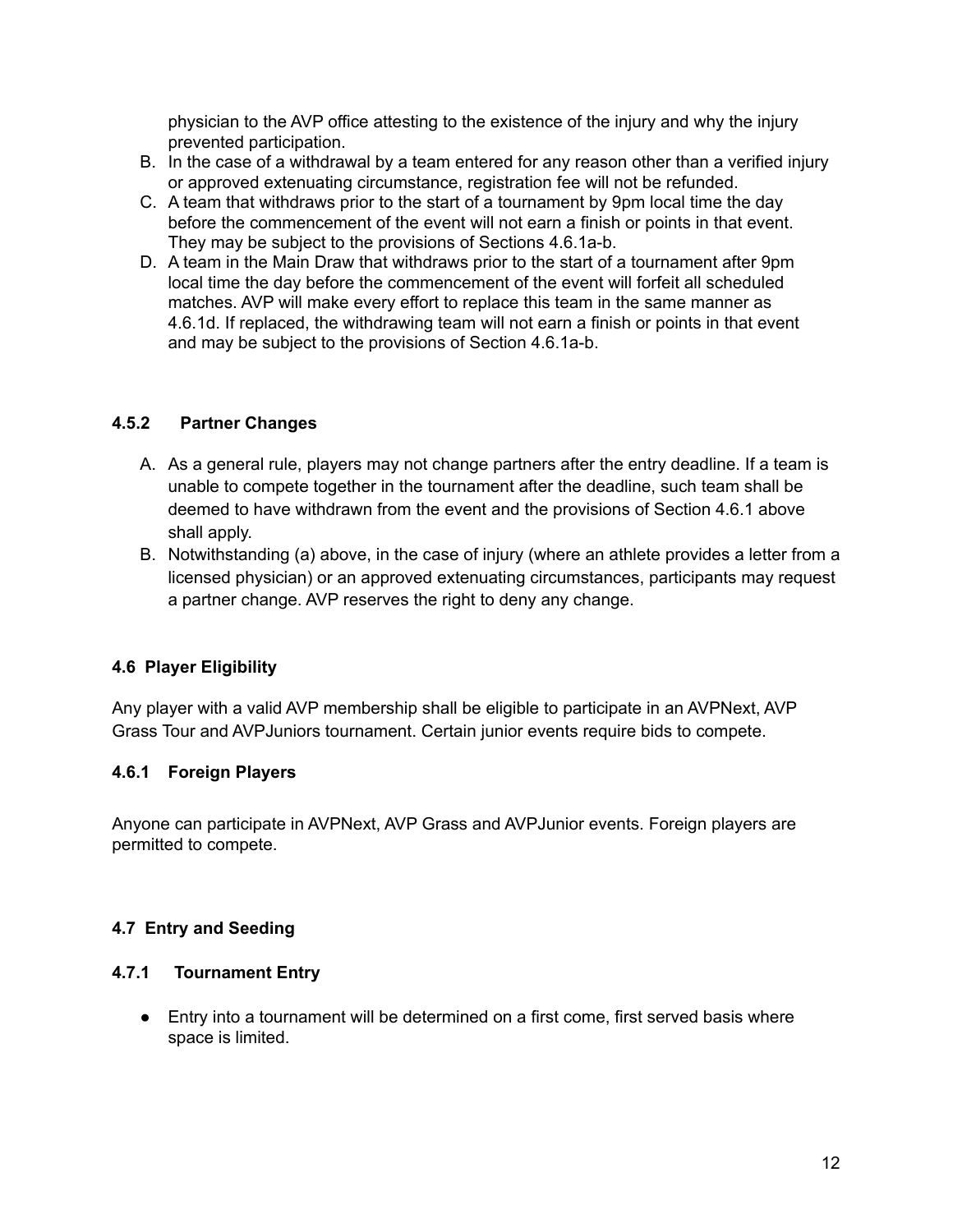## **4.7.2 Seeding**

For non-pro players, all teams are seeded in accordance with the following policy:

- An athlete's best four (4) results (domestic or international) amongst all AVP and USAV platforms within the eligible window.
- The eligible window is defined as within the last 365 days for non-Pro players.

## **4.8 Weather**

In the event that a portion of competition at a scheduled tournament is canceled due to weather conditions, an act of God, fire, flood, war, public disaster, strikes or labor difficulties, governmental enactment, regulation or order, or any other cause beyond the control of the AVP, AVP reserves the right to cancel or modify the format of the tournament.

The decision to cancel the tournament is solely within the discretion of the AVP. AVP reserves the right to attempt to play the tournament for two consecutive days up to and including the first Tuesday following the scheduled tournament if the site is available.

AVP reserves the right to cancel any event for any reason whatsoever and at any time.

## **4.9 Discontinued Tournament**

#### **4.9.1 Completed Match – Pending and Final**

Play will be suspended when inclement weather warrants. The Tournament Director will deliver the decision, and they will determine if and when play is to continue. When play again commences after play has previously been suspended, all matches will continue at that point at which they were discontinued.

The above tentatively completed matches will be deemed final if the Tournament Director cannot reschedule such matches at a reasonable time.

#### **4.9.2 Prize Money Distribution**

Teams will be awarded prize money according to their respective finish after the last game, which they have played.

Prize money awarded in a discontinued tournament and/or shortened tournament will be prorated based on the number of rounds played. If all teams are unable to complete a round, they will equally divide the prize money and points applicable to that round. For example, if the tournament is canceled before the final four commences, all four teams will equally divide the money and points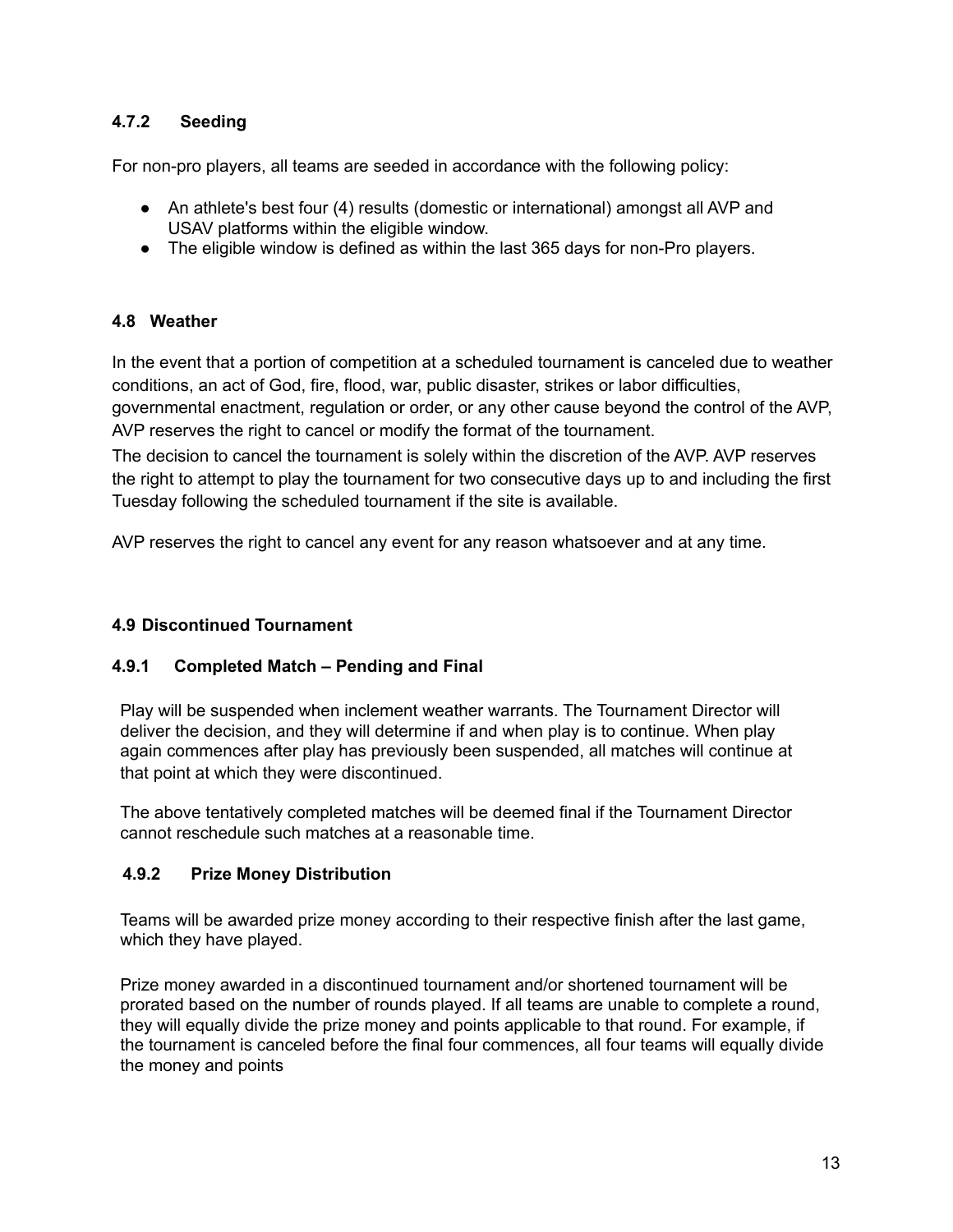### **4.9.3 Tournament Title**

No team may claim the title to any tournament that is not completed.

### **4.10 Incomplete Tournament Play**

The Tournament Director, with consultation of management, will determine whether or not it is safe to continue tournament play because of questionable weather conditions.

#### **4.10.1 When Play Stops**

When the Tournament Director stops play, officials or officiating teams shall immediately:

- Mark down the score
- Note which team was serving
- Note the person who was serving
- Note the side of each team
- Note time of end of play

Upon discontinuation of play, a break will automatically take place. It is the players' responsibility to be available at any time to resume play.

After a break of more than 10 minutes, players will be granted a 5-minute warm up. However, if all 4 players are in agreement, play can resume immediately or with a shortened warm up. After a break of more than one hour, a full warm up of 10 minutes duration is permitted. An exception will be if the Tournament Director properly informs players of the need for accelerated warm up requirements. In this instance, the break cannot be less than 5 minutes.

#### **4.10.2 Accelerated Tournament Policy**

The Tournament Director will have the authority to establish an accelerated tournament policy, where the player warm-ups and games may be shortened in an effort to finish the tournament. An announcement concerning such changes must be made by the Tournament Director and reiterated by the court referee at the start of warm up.

## **4.11 Pregnancy or Injury Points**

In the event of pregnancy or serious injury\*, the 365-day period used to determine a player's rank will be extended up to an additional 365 days. If a player misses two consecutive seasons due to injury or pregnancy, an additional 365 days may be added, however these points will only be worth 50%.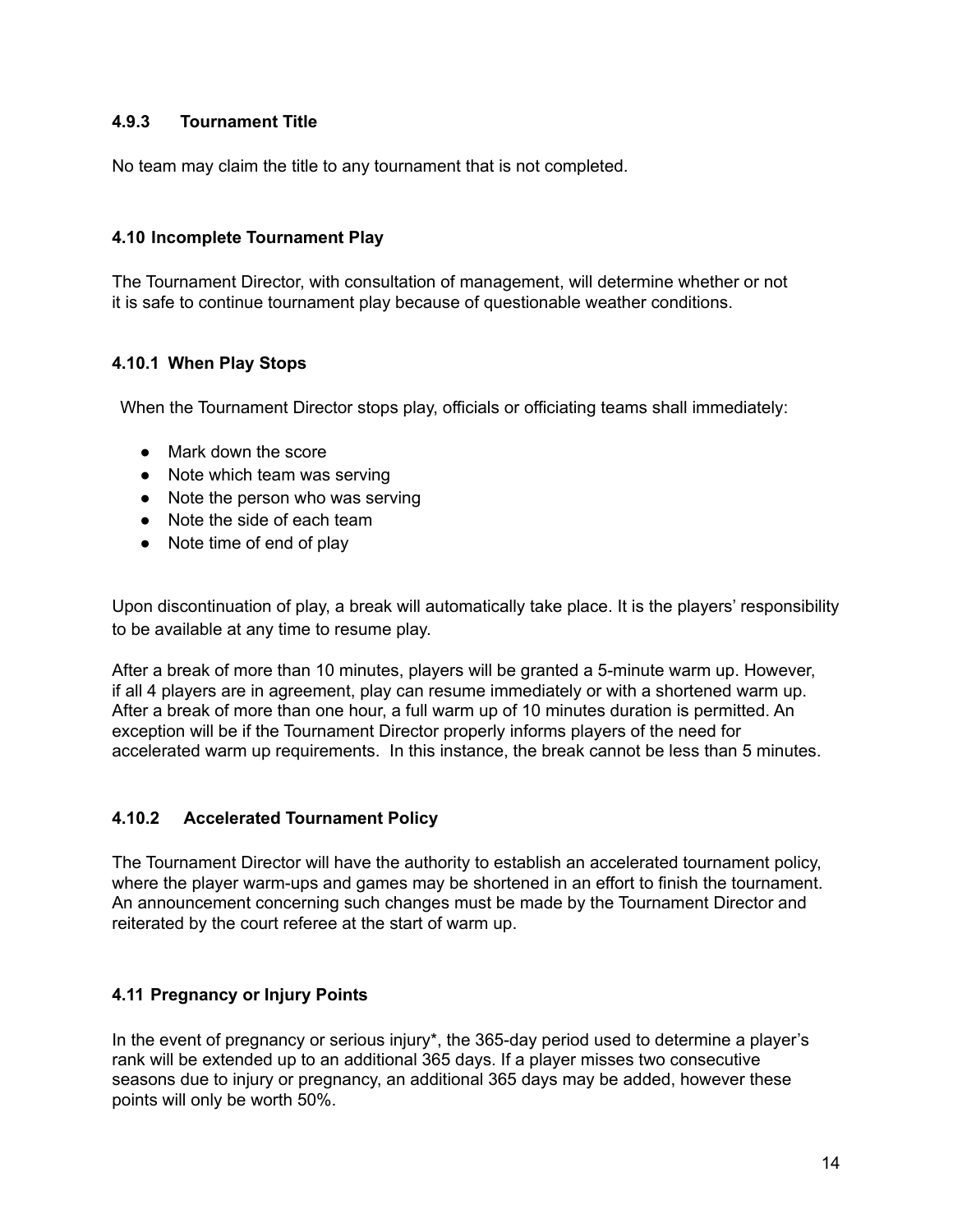Practical example -

- Athlete gets hurt and needs to claim an injury point freeze.
- Athlete's points will be frozen once AVP is notified via email.
- Points will be frozen for 365 days (or 365 days from the date of birth for pregnancy claims) aka Date of Restart.
- Best 4 finishes at the time of freeze will be held.
- Once points become unfrozen (Date of Restart), an athlete must replace their 4 frozen finishes by the end of the next FULL season.
- If unable to replace 4 finishes before the end of the next full season, those remaining frozen finishes will be worth 50% for the remainder of that subsequent season.
- Replacement of frozen finishes will be in the order of the oldest to newest of best 4 finishes at time of stoppage claim.
- Replacing your frozen finishes can be with either an AVP America, AVPNext or AVP Tour event.
- A new AVP Tour finish will ALWAYS be used to replace a frozen finish, but a new AVP America or AVPNext finish will ONLY be used to replace a frozen finish if it is higher than that frozen finish it is replacing. If no finishes can be replaced by the end of the next FULL season, then highest new finishes from AVP America/AVPFirst/AVPNext will be used to replace frozen finishes.

A request for point stoppage due to pregnancy or injury must be filed with the AVP immediately upon determination that a player will miss 75% of the open events in a given season. If such a request is not filed within the prescribed time, AVP reserves the right not to grant a player request. Players returning from pregnancy or serious injury must file their request for point reinstatement at least 30 days prior to their return to competition.

During a player's absence due to pregnancy or injury, a player must seek dispensation from the AVP prior to participating in any beach volleyball events. Requests for such dispensation must be submitted to the AVP at least 21 days prior to their participation.

\*A serious injury is defined as an injury that prevents a player from participating in 75% of the open events in a given season and must be verified by a letter from a licensed physician, submission of Injury Form in Player Portal and subject to examination by AVP approved physician.

## **4.12 Forfeit Policy**

If a match/set has not begun and a team has to forfeit the match/set, the score will be as follows:

- In a game to 21 points, the score will be 21-11
- In a game to 15 points, the score will be 15-8
- In a game to 28 points, the score will be 28-15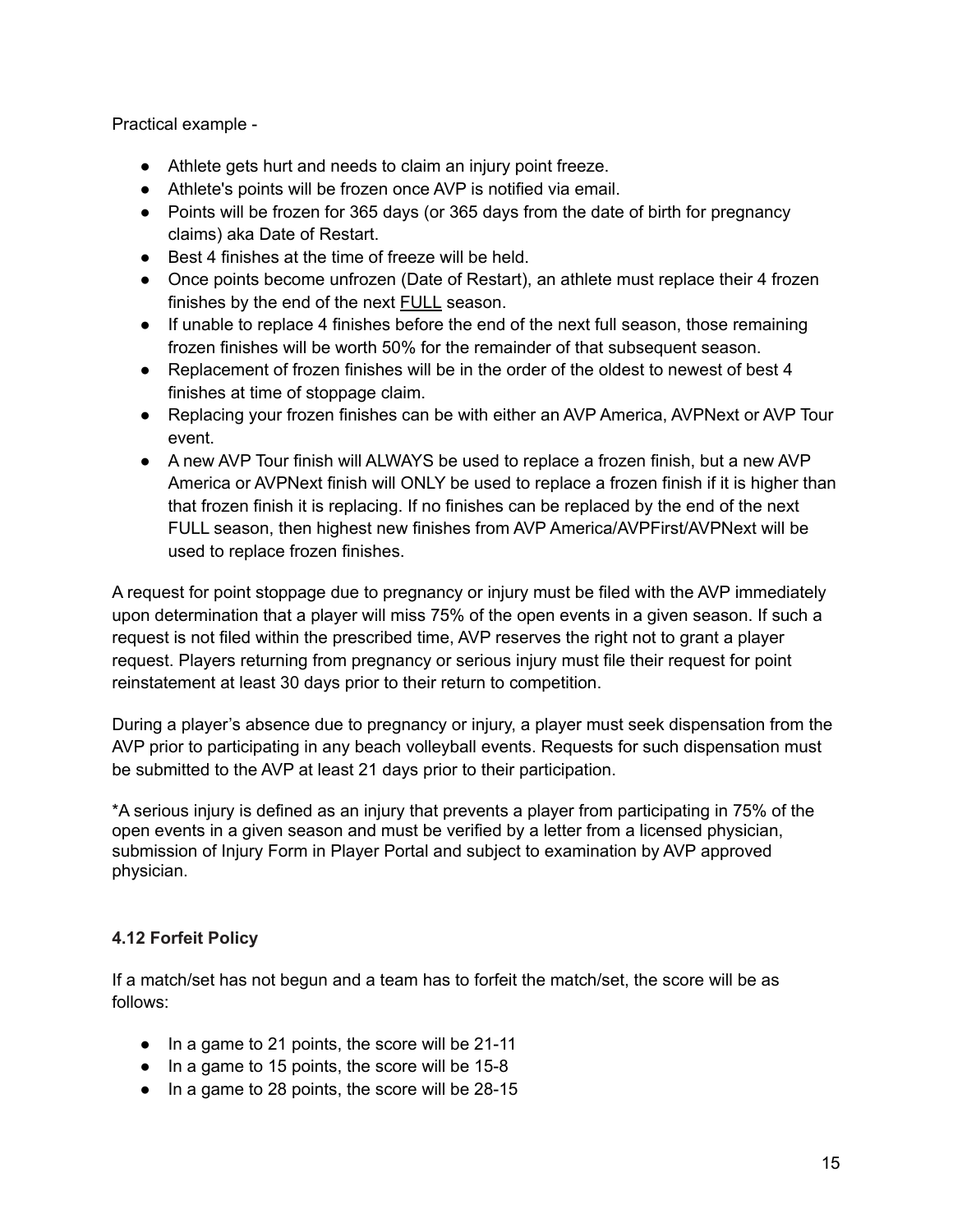If a match/set has begun and a team forfeits, the score will be as listed above, unless the points earned by the forfeiting team at the time of the forfeit are beyond 11 in a 21 points game, beyond 8 in a 15 point game, or beyond 15 in a 28 point game. If the points earned are beyond as listed, the score will be the points earned to 21, 15 or 28 respectively at the time of the forfeit.

## **4.13 Refund Policy**

No refunds will be issued after the date stated on each event registration page at avpamerica.com unless the team has a verified injury or approved extenuating circumstance. Refund deadlines are typically one day after registration closes.

## **5.0 PLAYER'S CONDUCT, RIGHTS AND RESPONSIBILITIES**

## **5.1 Travel Expenses**

- A. Players shall be responsible for all their own travel expenses, including hotel, air, and per diem. Players are encouraged to coordinate travel with other players in order to cut down on costs.
- B. The AVP shall not be required to make any contributions toward expenses of players competing in an AVP tournament.

## **5.2 Player Performance**

## **5.2.1 Appearance**

All players shall at all times conduct themselves with due regard to social conventions and decency at AVP events.

## **5.2.2 Knowledge of the Rules**

Each player shall maintain a comprehensive knowledge of the AVP America rules. Players shall also maintain knowledge of the player's standards and policies as outlined in this Player Handbook..

## **5.2.3 Players Tent**

The player tent (when provided) is for athletes, AVP approved medical staff, coaches, and AVP staff only. No family members, friends, personal attendants, personal medical staff or anyone else is allowed in the player tent.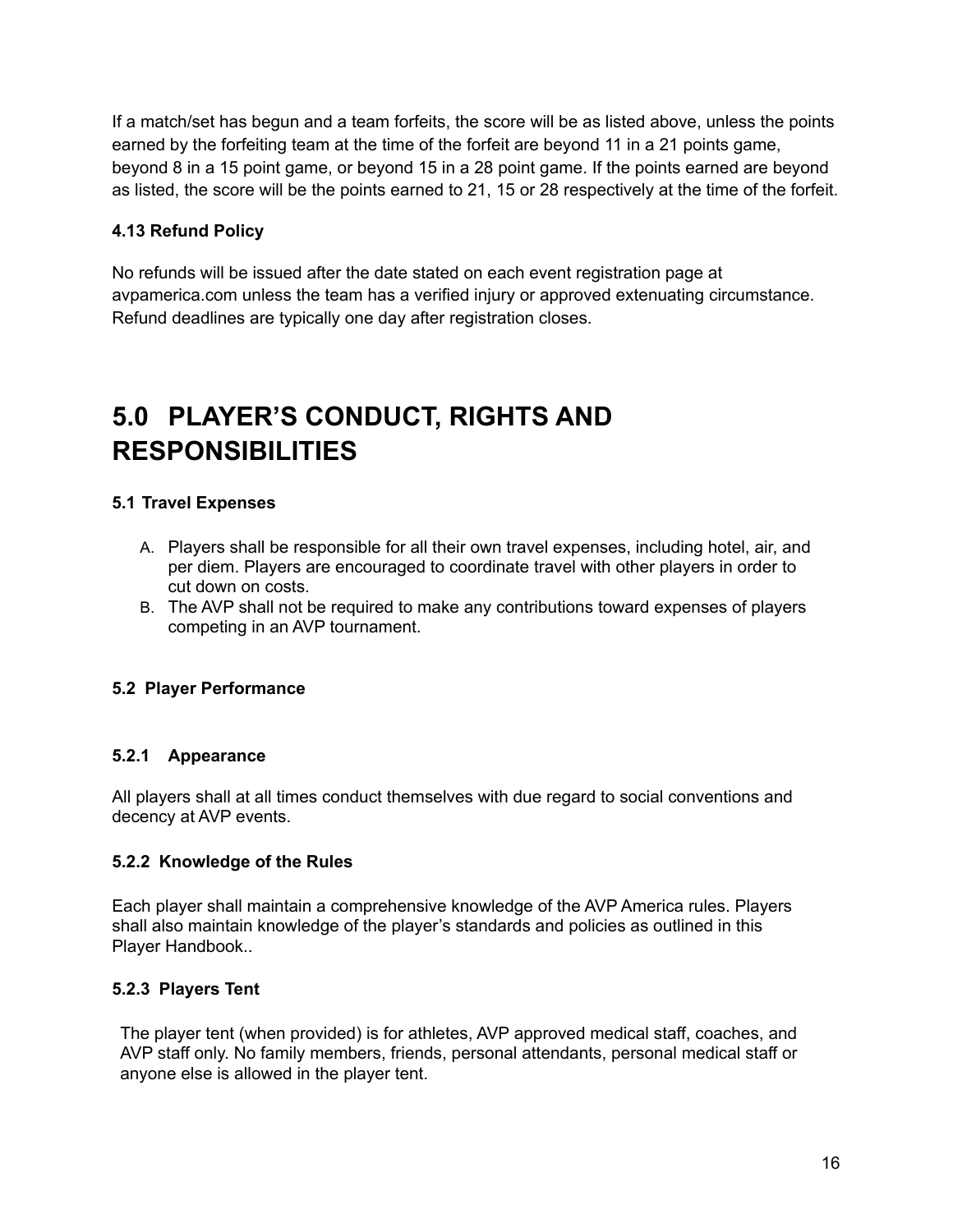## **5.2.7 Players Apparel**

Junior athletes will be required to wear a top that covers their midriff while standing and full coverage bottoms. Uniforms are not required, however, matching color tops and bottoms are encouraged.

## **5.3 Team Default ("No-Show")**

A team is considered to have 'defaulted' on their commitment to play if they were entered in the tournament and if one or both of the players do not arrive in time for any match. Match times displayed on the bracket for the first two rounds are guaranteed earliest start times. If your court is delayed or does not have a start time, your match WILL START 10 minutes after the previous match ends. If one or both players are not present at the start of the match there will be an additional 10 minute window to start the first set. If the first set has not begun after those 10 minutes, the first set is forfeit. If the missing player/team is still not present after 15 minutes from the match start time, the match will be forfeit. It is the player's responsibility to confirm their final seeding and start time. AVP reserves the right to change start times at its discretion. Accordingly, players should arrive at the event at least thirty minutes prior to the scheduled start of competition each day. In the event of a "No Show", the player(s) shall be subject to the following:

- The defaulting team's players will be sanctioned with a Default Fine of \$50 each. If one of the defaulting team's players is ready to compete at the scheduled time then the fine for that player may be waived. The other player who was not ready to compete at the scheduled time will be fined.
- This fine must be paid prior to the registration deadline for the next event that the player(s) wishes to enter. If the fine payment is not received by the registration deadline for that event, the entry will not be accepted.
- $\bullet$  If a player(s) defaults for a second time, the player(s) will be sanctioned with an increased Default Fine of \$100, and, in AVP's discretion, may be suspended from playing for one or more subsequent events.
- Teams who default will NOT receive prize money, a finish, or ranking points for the event.

## **5.4 Team Default Once Competition Commences**

- A. Once a tournament commences, any player who is scheduled to compete but fails to return to the competition will not receive any points or prize money for the tournament, unless excused by the Tournament Director. Players who leave the event due to medical reasons must get approval from both the Tournament Director and official medical personnel at the event.
- B. If a team defaults a match during competition, such team shall be disqualified from the tournament, subject to fine and shall forfeit all prize money earned at said event. In addition, such team faces possible suspension.
- C. A team may default a set and continue participating in the match.
- D. Teams that miss their officiating assignments will be sanctioned with a fine of \$50 per player.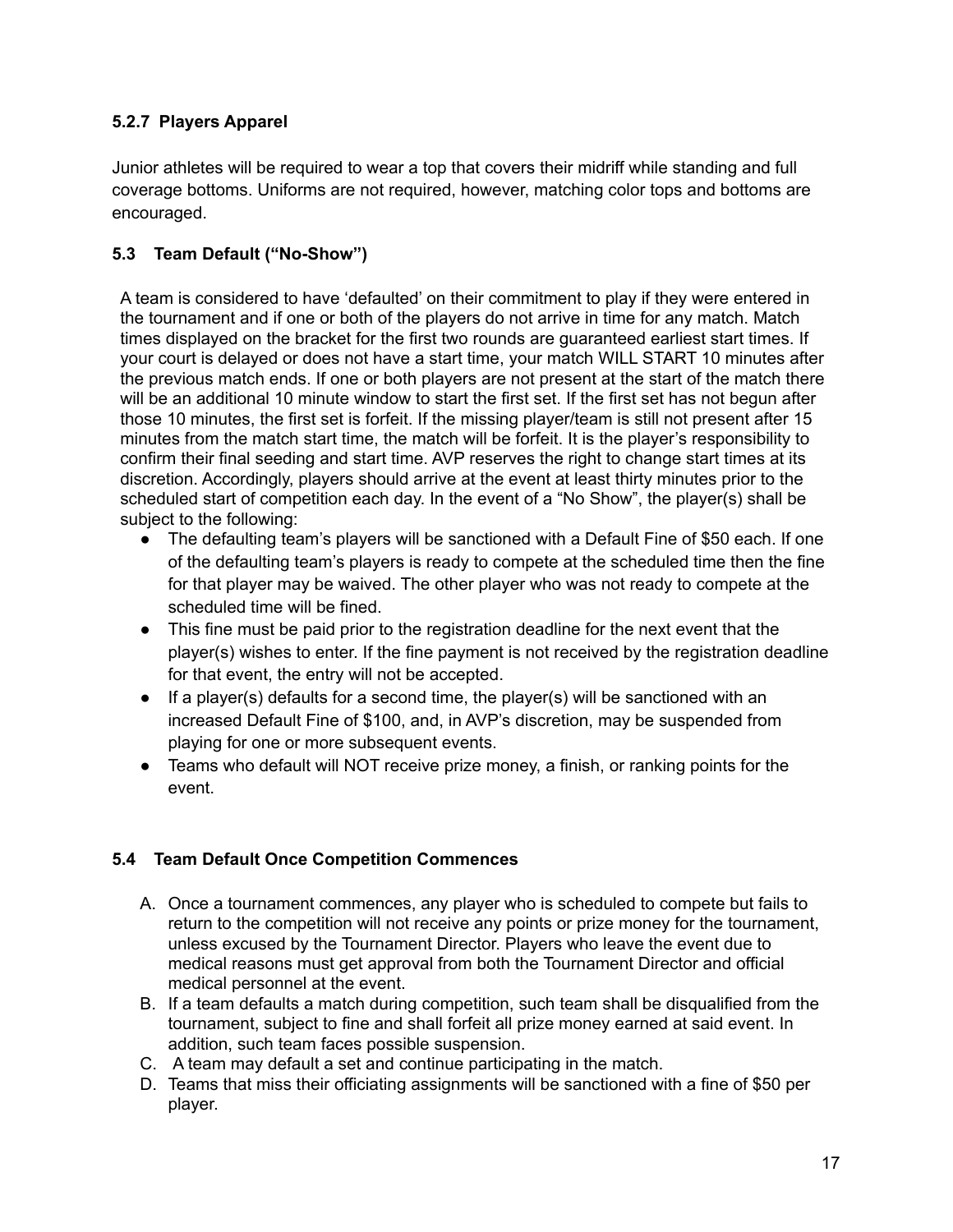E. This fine must be paid prior to the registration deadline for the next event that the player(s) wishes to enter. If the fine payment is not received by the registration deadline for that event, the entry will not be accepted.

## **5.5 Conduct/Fines**

A player is subject to a red card penalty<sub>1</sub> at the referee's discretion for committing the following violations:

- A. Players shall not persistently address the official with regard to decisions during play.
- B. Players shall not make derogatory remarks about or to an official, either on or off the court.
- C. Players shall not make personal or derogatory remarks about or to opponents or spectators.
- D. Players shall not taunt an opponent on or off the court of play during a match.
- E. Players shall not use profanity.
- F. Players shall not kick or hit the ball out of playing area during play, during a side change or after the game.
- G. Players shall not intentionally damage tournament equipment, hang on the net, kick banners or throw any objects.
- H. Players shall not physically assault or intimidate officials, opponents, AVP staff or spectators.
- I. Players shall not act in a manner that intentionally slows the game.
- J. Physical assault of any referee, tournament official or any other tournament participant by any player, shall result in automatic disqualification, a fine and immediate disqualification from participation in any future sanctioned tournaments of the AVP for a period determined by the AVP in its sole discretion. Depending on the nature of the assault, a player may be disqualified for life.
- K. Any other actions that are deemed by the referee to greatly fall below the level of positive and professional conduct required of players, or actions that offend the traditional norms of the AVP community or the community in which the event is being held.

<sup>1</sup> A red card is a penalty that results in an automatic fine of \$100, which will be deducted from prize money. A red card results in the loss of a rally. When a team is penalized with a red card, the opposing team is awarded a point.

In addition to the automatic \$100.00 fine for a red card, AVP shall have the discretion to impose additional fines, suspensions and/or expulsion for any and all of the behaviors set forth in AVP Rulebook.

## **5.5.2 Gambling and other Unsportsmanlike Conduct**

All participants (players, coaches, officials, and management) in tournaments and meetings under the authority of AVP have a duty to conduct themselves in a reasonable and acceptable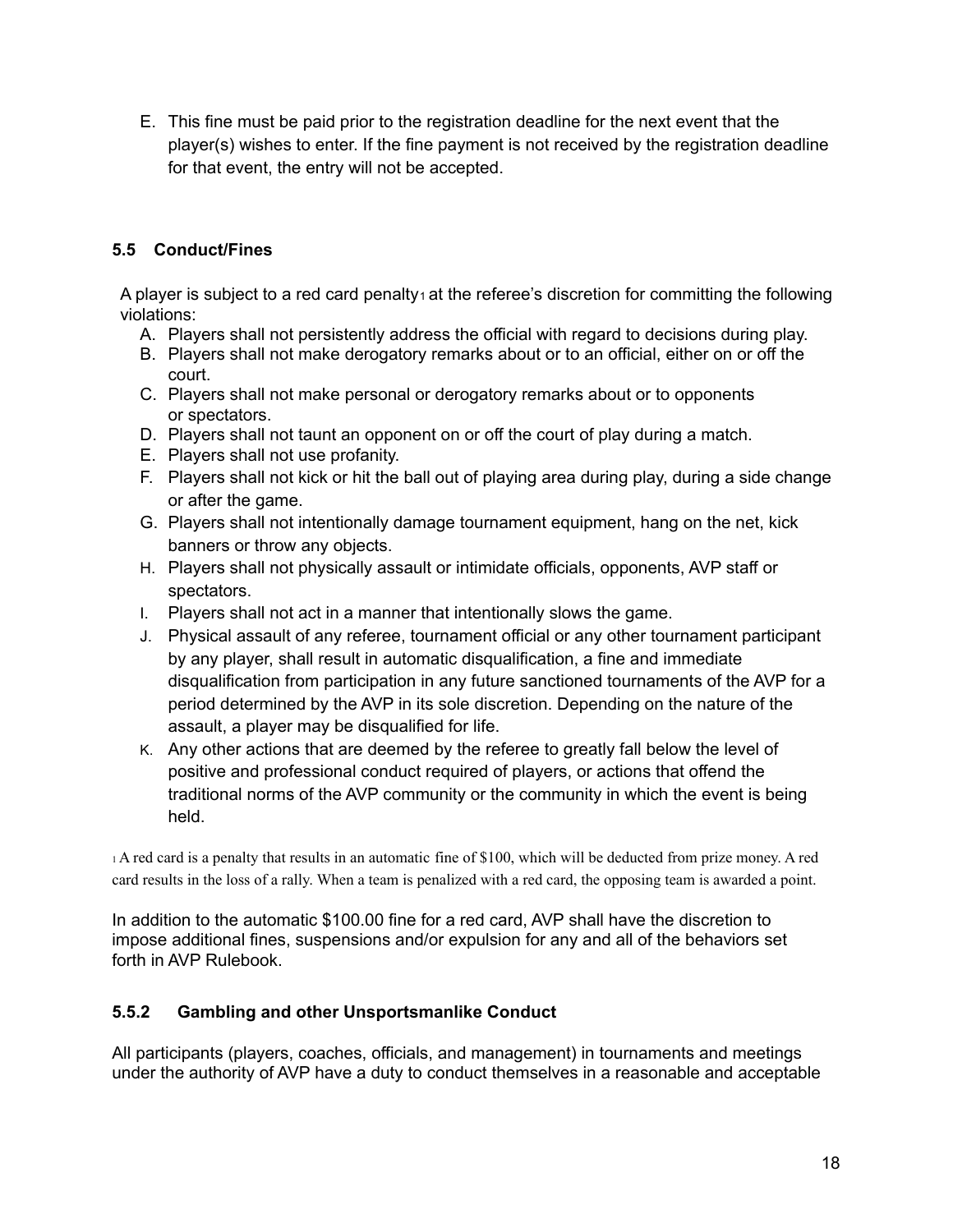manner. They must avoid all unsportsmanlike conduct, acts or practices that are, in the opinion of AVP, detrimental to the sport.

A player found to be in violation with any of the following rules shall be automatically fined \$1,000.00 and shall also be subject to suspension and possible permanent expulsion from the AVP:

- A. A player shall not bet money or anything else of value on a formal volleyball competition in which the player is a competitor.
- B. A player shall not offer or give a bribe, gift, payment, reward or anything of value to any other player with the intention of influencing the player efforts in a competition; nor shall a player solicit, agree to accept a bribe, gift, payment, reward or anything of value offered or given with the intention of influencing the player's efforts in competition.
- C. A player must report promptly to the AVP any known or suspected violations by anyone of the rules enumerated in subsections (a) and (b) above.
- D. Players shall not gamble in any manner related to AVP pro beach volleyball.
- E. A player may not use any AVP mailing list for personal or business related matters. The list is for competition exclusively.

### **5.5.3 Unlawful Harassment**

AVP shall take all reasonable steps to prevent discrimination and harassment from occurring. In addition to prohibiting other forms of unlawful discrimination, AVP maintains a strict policy prohibiting sexual harassment and harassment because of gender, genetic characteristics or information, race, color, national origin, ancestry, religion, creed, physical or mental disability, cancer-related medical condition, marital status, veteran status, sexual orientation and age, or any other basis protected by applicable law. All such harassment is prohibited. AVP's anti-harassment policy applies to all AVP employees, players and independent contractors involved in the operations of AVP and prohibits harassment by any employee of AVP including independent contractors.

#### Sexual Harassment

Federal and state law defines sexual harassment as unwanted sexual advances, requests for sexual favors or visual, verbal or physical conduct of a sexual nature when: (1) submission to such conduct is made a term or condition of employment; or (2) submission to or rejection of such conduct is used as basis for employment decisions affecting the individual; or (3) such conduct has the purpose or effect of unreasonably interfering with an player's work performance or creating an intimidating, hostile or offensive working environment.

This definition includes many forms of offensive behavior. The following is a partial list:

- Unwanted sexual advances.
- Offering employment-related benefits in exchange for sexual favors.
- Making or threatening reprisals after a negative response to sexual advances.
- Visual conduct: leering, making sexual gestures, displaying sexually suggestive objects or pictures, cartoons or posters.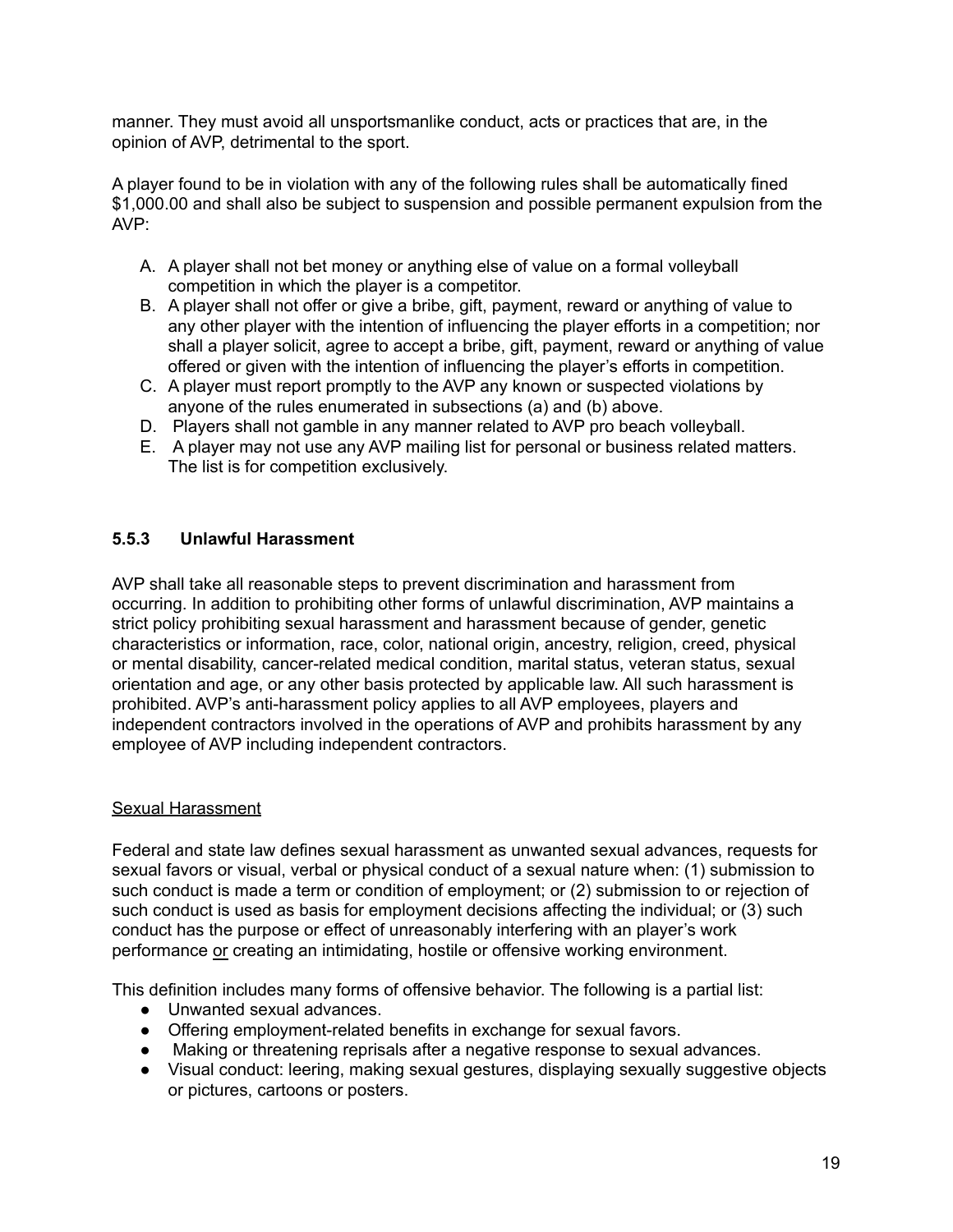- Verbal conduct: making or using derogatory comments, epithets, slurs, sexually explicit jokes, comments about an individual's body or dress.
- Verbal sexual advances or propositions.
- Verbal abuse of a sexual nature, graphic verbal commentary about an individual's body, sexually degrading words to describe an individual, suggestive or obscene letters, notes or invitations
- Retaliation for reporting harassment or threatening to report harassment.

It is unlawful for any gender or nonbinary to sexually harass any other gender or nonbinary. Sexual harassment on the job is unlawful whether it involves employees of AVP who are co-workers or supervisors, or by persons doing business with or for AVP, including independent contractors.

## **5.5.4 Preventing Sexual Harassment**

AVP's Complaint Procedure:

- AVP's complaint procedure provides for an immediate, thorough and objective investigation of any sexual harassment claim, appropriate disciplinary action against one found to have engaged in prohibited sexual harassment, and appropriate remedies to any victim of harassment.
- Players who believe they have been sexually harassed, including by persons doing business with or for AVP, should provide a written or verbal complaint to the Chief Operating Officer of AVP as soon as possible. The complaint should include details of the incident(s), names of individuals involved and the names of any witnesses. Supervisors and managers must immediately refer all harassment complaints to the Chief Operating Officer.
- All incidents of sexual harassment that are reported shall be investigated. The Chief Operating Officer will immediately undertake or direct an effective, thorough and objective investigation of the harassment allegations. The investigation will be completed and a determination regarding the harassment alleged will be made and communicated to the player(s) who complained and the accused harasser(s). If AVP determines that sexual harassment has occurred, AVP will take effective remedial action commensurate with the circumstances. Appropriate action will also be taken to deter any future harassment. If a complaint of sexual harassment is substantiated, appropriate disciplinary action, up to and including discharge, will be taken. Whatever action is taken against the harasser will be communicated to the individual who complained, and AVP will take appropriate action to remedy any loss to the individual resulting from the sexual harassment.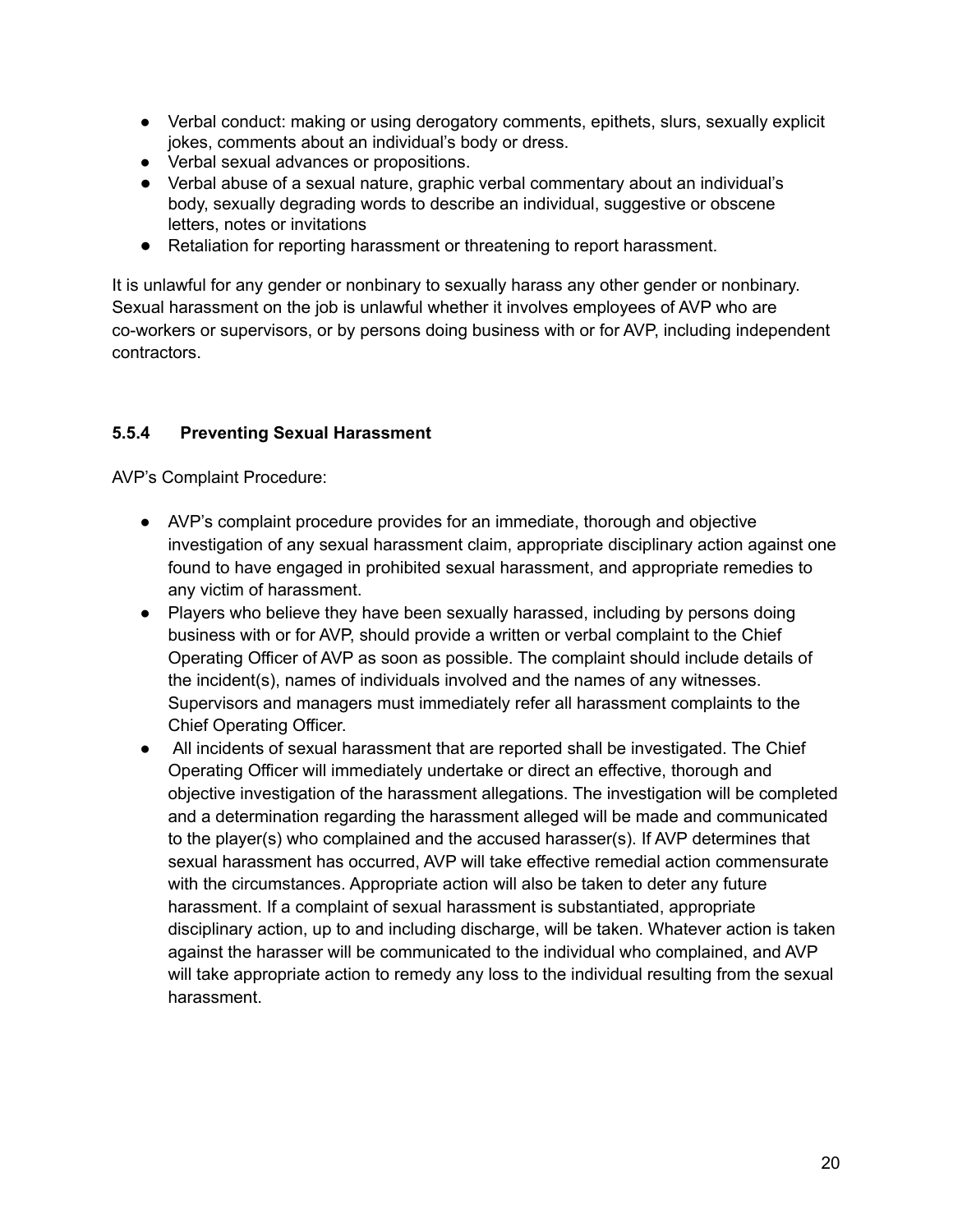## **5.5.5 Additional Enforcement Information**

In addition to AVP's internal complaint procedure, players should also be aware that the Federal Equal Employment Opportunity Commission (EEOC) and the California Department of Fair Employment and Housing (DFEH) investigate and prosecute complaints of sexual harassment in employment. The addresses and telephone numbers of these agencies can be found in the telephone directory.

## **5.5.6 Other Types Of Unlawful Harassment**

In addition to sexual harassment, AVP's policy prohibits all types of harassment which are based on a player's gender, genetic characteristics or information, race, color, creed, sex, marital status, age, national origin or ancestry, physical or mental disability, medical condition, veteran status, sexual orientation or any other basis prohibited by federal, state or local law. All such harassment is prohibited. The policies and procedures described above apply to all types of unlawful harassment and players should feel free, without fear of retaliation, to follow the procedures set forth above if they believe they have been unlawfully harassed.

For more information, contact the Management of AVP.

## **5.6 Disciplinary Action Continued – Fines, Penalties, Suspension, Expulsion**

## **5.6.1 Right to Discipline**

AVP has the right to impose fines, penalties, suspensions, expulsions and any other disciplinary action it deems necessary or appropriate in its sole discretion, and deduct the amount thereof, if any, from any monies due or that will become due to the player.

## **5.6.2 Player's Opportunity to Address Disciplinary Action and/or Air Grievances**

If a player believes he/she has been unfairly disciplined or has a general grievance, the player may seek clarification directly from or bring its grievance directly to the AVP. The AVP will in good faith consider the matter, and render its opinion or decision in a timely manner.

## **5.6.3 Payment of Fines - Payment Deadline**

- A. All imposed fines must be paid to AVP prior to entering a tournament.
- B. Failure to pay fines on time will result in additional fines and suspensions from tournaments as determined by the AVP Management.
- C. Fines, including any failure to pay penalties, which are not paid before the end of the year, may result in subsequent player suspension from AVP membership.
- D. If a fine is not paid at the tournament in question, AVP shall have the right to deduct such fine from the player's winnings from the tournament. If the player has no winnings, and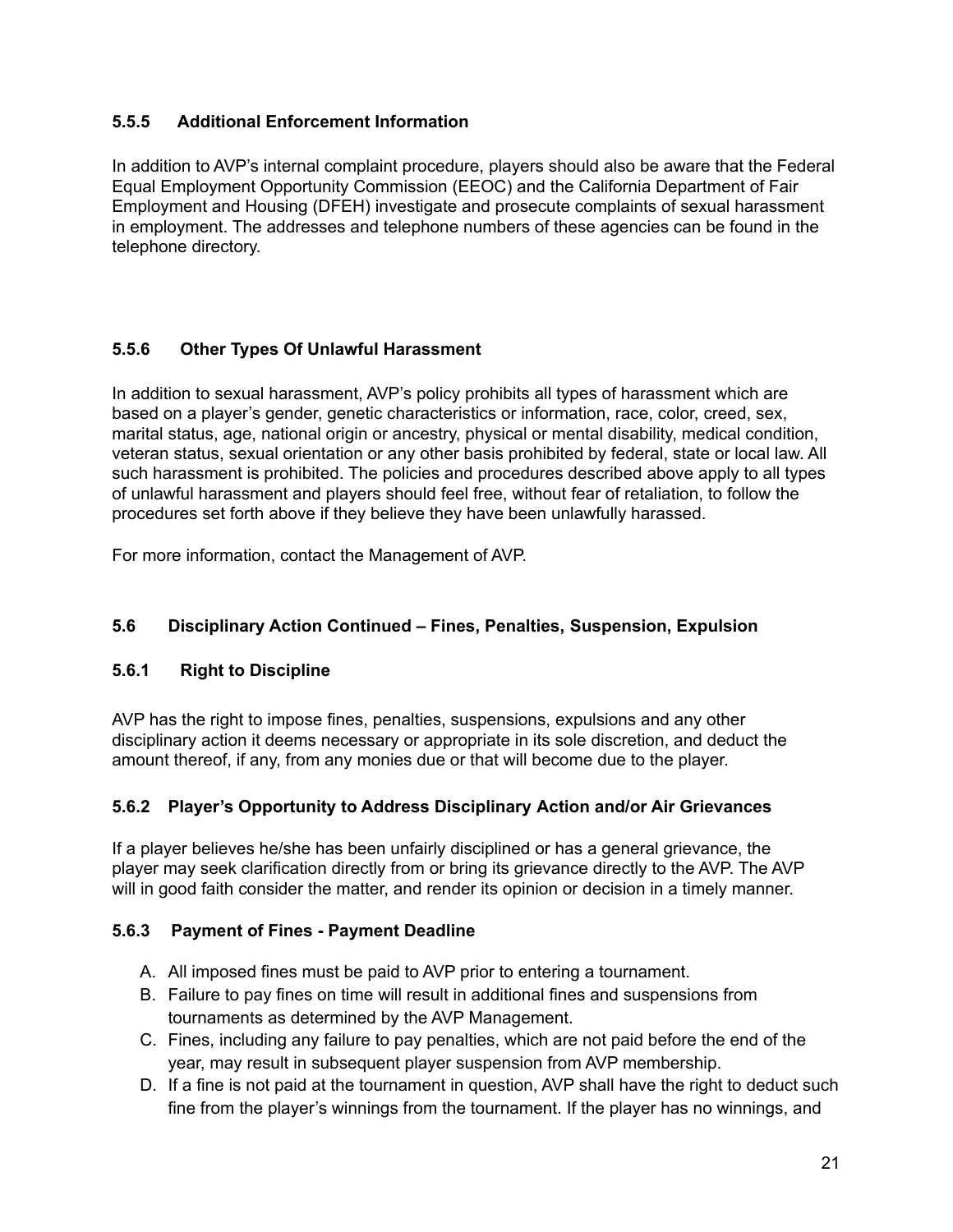the fine is not paid before entering another tournament, the player will be suspended from all AVP events until the fine is paid. To this end, each player who enters a tournament is subject to the player's fine being deducted from the player winnings. The player thereby consents to the payment of the player's prize money directly to the AVP to the extent of such a fine or fines, and releases any and all persons from any liability for failure to pay the prize money to the player instead of to the AVP.

E. All automatic fines will be deducted from prize money earned without prior written notice to the player provided verbal communication of such offense has been given to the player at the time the offense occurred.

## **6.0 PERIODIC AND DISCRETIONARY CHANGES TO THE HANDBOOK**

AVP will update this handbook periodically and will make every effort to communicate this to all interested parties. It is the responsibility of any interested parties to continually monitor this document and be aware of any changes.

AVP reserves the right to make discretionary changes to this player handbook at any time.

## **7.0 AVP CONTACTS**

Event Inquiries: avpamerica@avp.com Prize Money Inquiries: avpnext@avp.com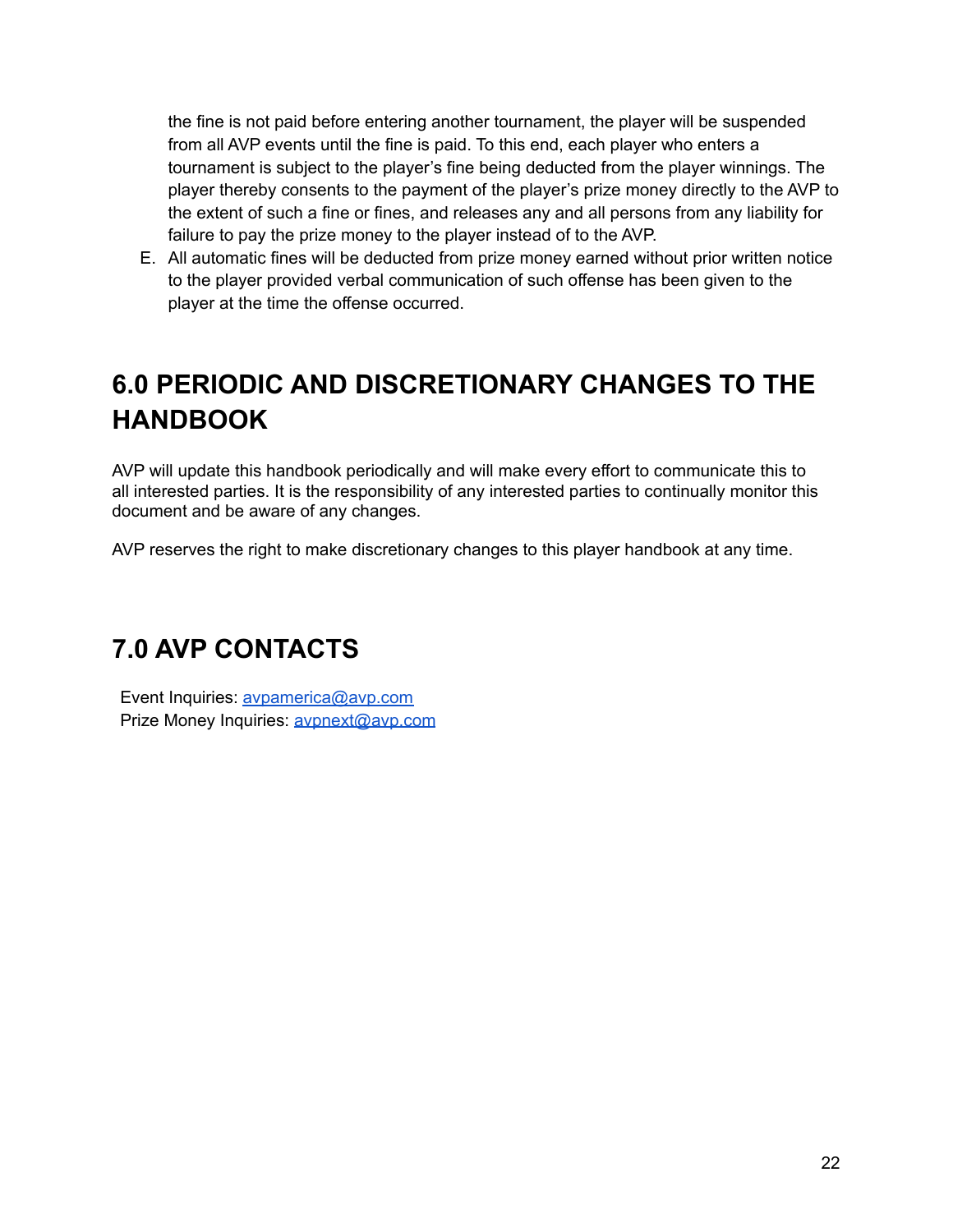## Appendix A : **COACHING PROCEDURES AND POLICY**

## **I. INTRODUCTION**

There has been a continuing increase in the number of coaches utilized at events. This is a positive indicator of the growth of the sport and also the value that the players put on coaching in a sport where coaching has historically been an afterthought. Each of you is a representative of a small, but significant group, and each of you comes under constant scrutiny. Players, other coaches, AVP sponsors and the AVP fans are observing you at every tournament.

It is important to realize that the increased significance and exposure of coaching also brings added responsibility. As one of a small but significant group, each of you plays an important role with regard to the future stature of coaching beach volleyball. The manner in which you handle yourself as a professional will have a direct bearing on how coaches as a group will be perceived.

In order to conduct yourself as a professional, it is important that you understand clearly what is expected of you. With this in mind, the AVP coaching policies and procedures provided below should give you a clear understanding of how each of you will be expected to conduct yourself as a professional and as a coach at events.

## **II. COACHING PROCEDURE**

## **The Coach and Their Team(s)**

There is no limitation to the number of teams an individual can coach at an AVP tournament. However, for adult divisions, each team is limited to only one designated coach at any particular tournament, unless otherwise cleared by the Tournament Director.

## **Registration and Payment**

A prospective coach can **only** register as a coach online prior to an event. Coaches must complete all the requirements in order to coach at this event:

- **[Background](https://avp-america.sportngin.com/register/form/346665194) Screening** must be completed and cleared one week prior to event start date.
- Active SILVER **AVP [Membership](https://avp.com/membership-sign-up/)**
- **AVP America [Coaching](https://avp.regfox.com/avp-america-coaching-pass) Pass** to be completed one week prior to event start date
- Make sure you know the **[Coaching](https://docs.google.com/document/d/1IyFZWtGWFsI2FYslhWbfnBmXLRnHb3iLJyB_-lnYu7U/edit) Rules** that were included in the AVP America Coaching Pass.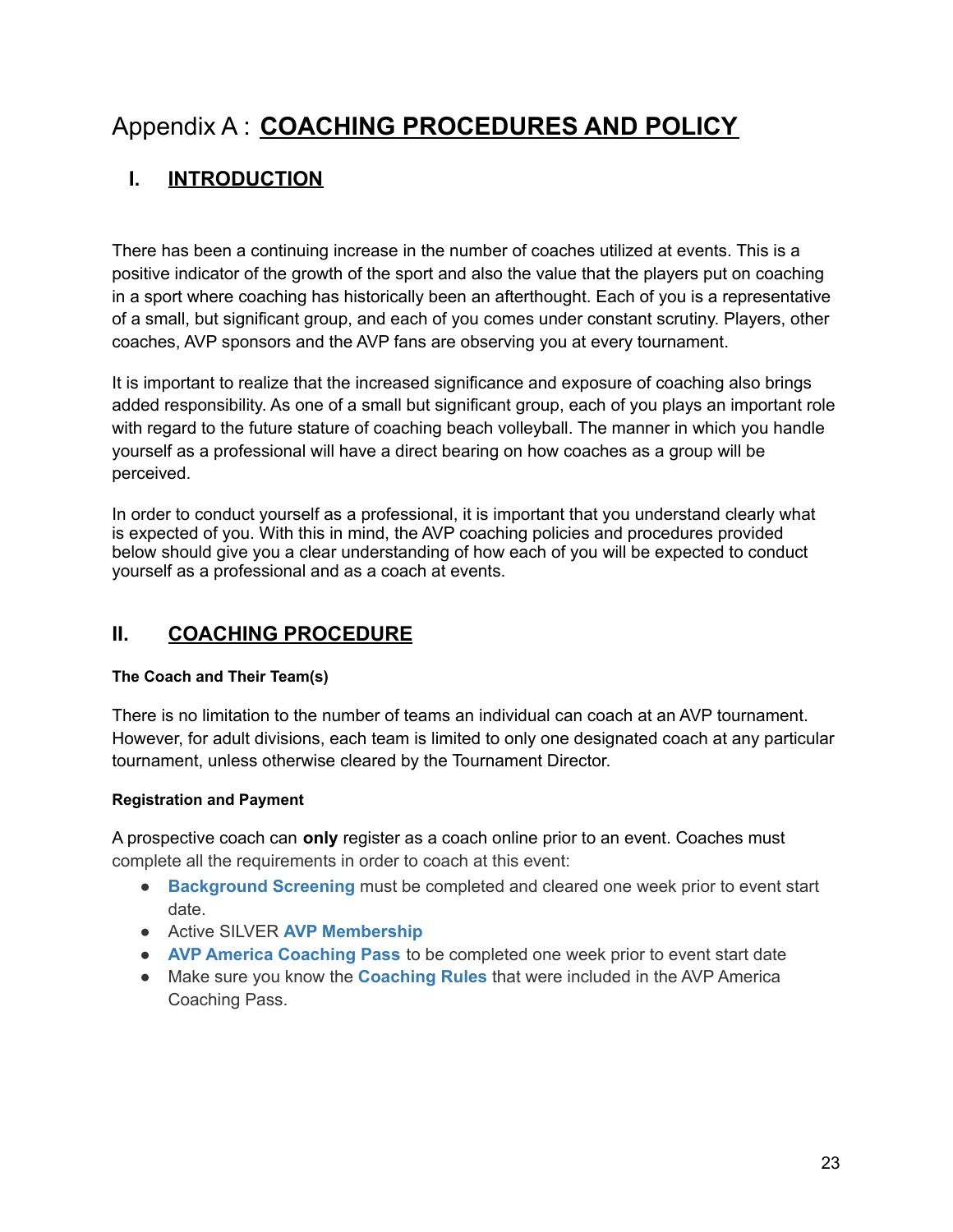## **Credentials**

Each accredited coach will pick up a credential from the designated check-in tent at each tournament. The credential is to be worn and visible at all times while you are on site as it will provide you access to the event, the playing courts at which your team plays and the player tent.

### **Appearance**

As a professional, the manner in which you present yourself is important. While it is mandatory that you wear a shirt and shorts, trunks or bathing suit bottom any time that you are coaching at a court, even while you are not coaching but on site, you should be cognizant that your appearance is an important consideration with regard to how you are perceived.

### **Player and Referee Tents**

Coaches may use the player tent for shade and relaxation. Coaches will always handle themselves in a thoroughly professional manner while in the player tent. It is never appropriate for a coach to be in the referee tent.

## **Filming & Photography**

Coaches are permitted to film matches. Once a match at which you are coaching has started, you are not permitted to be involved in the filming in any way thereafter until the match is over. You are not allowed to attend to your camera during the match. A coach may film matches in which their team is not participating, however such filming must be done in a manner that is not in any way intrusive to the participants or spectators.

Coaches are not allowed to conduct still photography during a match they are coaching.

## **Coaching ("Drilling") Players on the Court**

A coach is allowed to drill their players on the playing court until the time at which there are seven minutes (when the referee conducts the game to decide starting sides) remaining in the warm-up period. At that point, the coach will leave the playing court. To participate in the warm-up a coach must have a coach accreditation for that event and have nominated the team they are warming up.

Coaches can stay for the duration of the warm-up if both teams have an accredited coach and all four players agree that both coaches can stay.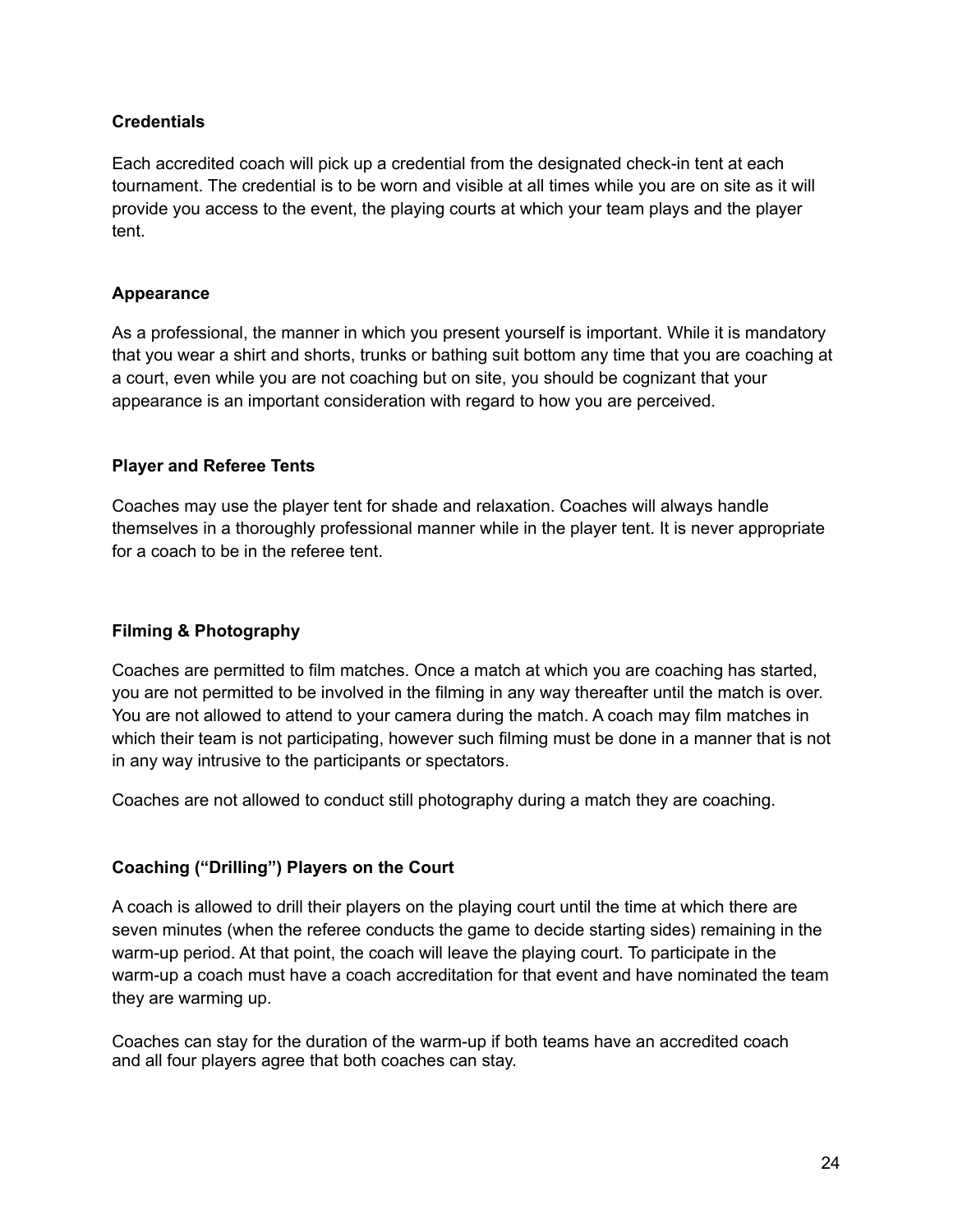### **Coaching and Playing**

An individual cannot participate in an event as both a player and a coach. Each event is considered individually and separately in this regard, so an individual may participate as a coach *or* as a player, but not both, at any particular event as he or she chooses.

#### **Gambling and Unsportsmanlike Conduct**

All participants (players, coaches, officials, and management) in tournaments and meetings under the authority of AVP have a duty to conduct themselves in a reasonable and acceptable manner. They must avoid all unsportsmanlike conduct, acts or practices that are, in the opinion of AVP, detrimental to the sport.

A coach found to be in violation with any of the following rules shall be automatically fined \$1,000.00 and shall also be subject to suspension and possible permanent expulsion from the AVP:

- A. A coach shall not bet money or anything else of value on a formal volleyball competition in which the coach has a team competing.
- B. A coach shall not offer or give a bribe, gift, payment, reward or anything of value to any other coach or player with the intention of influencing the coach or players efforts in a competition; nor shall a coach solicit, agree to accept a bribe, gift, payment, reward or anything of value offered or given with the intention of influencing the participants efforts in competition.
- C. A coach must report promptly to the AVP any known or suspected violations by anyone of the rules enumerated in subsections (a) and (b) above.
- D. Coaches shall not gamble in any manner related to AVP pro beach volleyball.
- E. A coach may not use any AVP mailing list for personal or business related matters. The list is for competition exclusively.

## **III. COACHING POLICY DURING A MATCH**

#### **Dress / Appearance**

- A coach **must** wear his/her credential while coaching a match.
- A coach is expected to dress and maintain his/her appearance at the court in a manner consistent with the dignity and integrity of the sport. Beyond this requirement, a coach courtside will at all times wear minimally a shirt and shorts.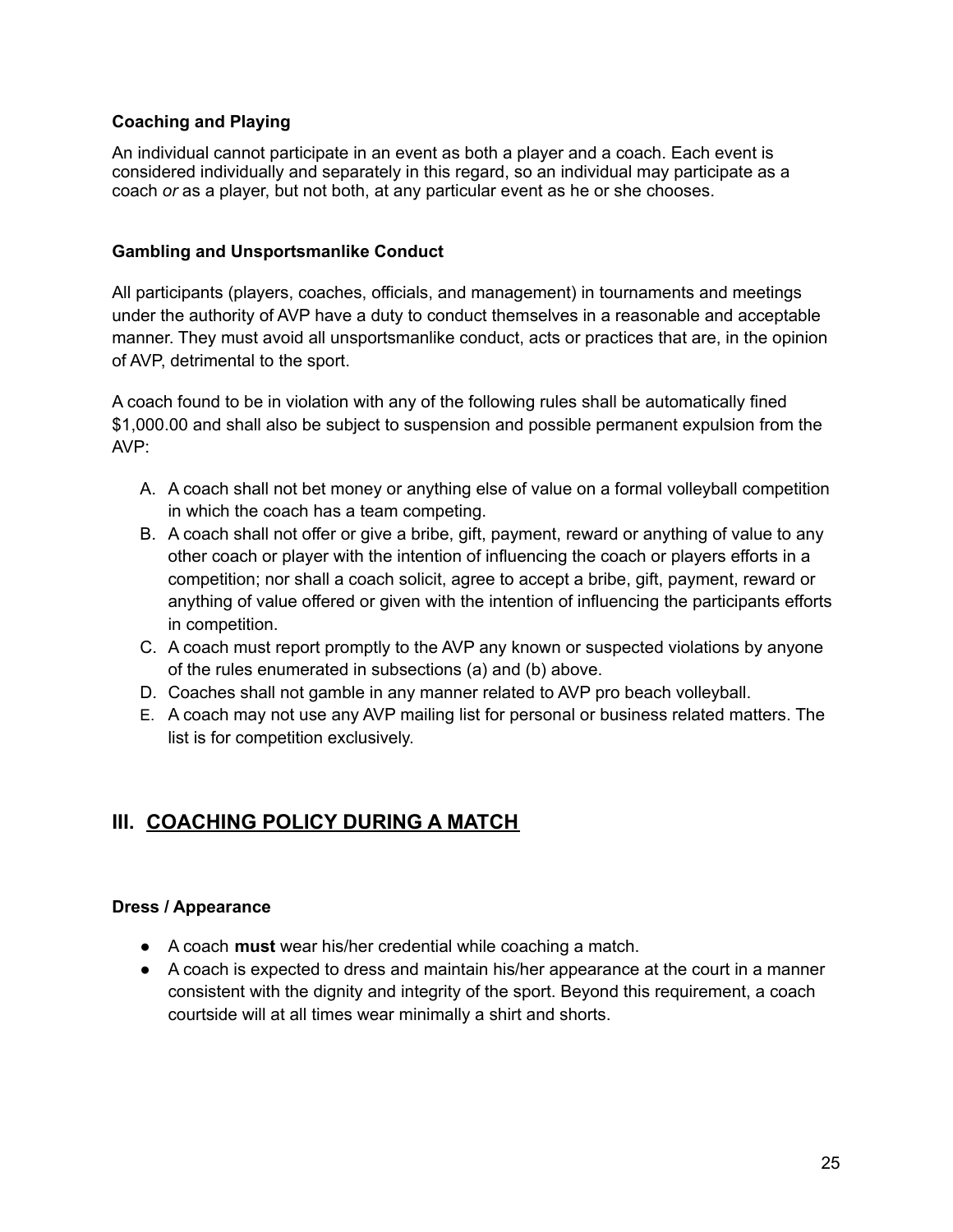## **Location**

- Coaches must be located on the same side of the court as their team. They must move during team switches to prevent stealing of signs from the opposition.
- Other than side changes, coaches should be either seated in the provided player box (when provided) or standing or kneeling within 4 feet of that player box.
- The only exception being able to go onto the court to attend to his/her players during an extended interruption in play or injury timeout if permitted by the referee and/or medical staff.
- No coaching will be permitted from any other area on the site.
- A coach may leave a match in progress to coach another of their teams at a different match. A coach in such instances may join the subsequent match in progress. A coach is not permitted to leave a match in progress and return to that same match at a later point in time at his/her pleasure as this is potentially disruptive to the match.

## **Authority**

- Coaches can offer instruction to their team before the match begins and after a match finishes.
- During matches they can offer instruction in the following ways:
	- $\circ$  To their team from when the ball is dead until the next serve is authorized.
	- They may "walk and talk" during side changes and call time-outs for their teams.
- The following restrictions apply to coaches during matches:
	- Coaches are not allowed to interact with the opponent players or the opponent coach.
	- Coaches (and other team members) are not allowed to receive information from external sources during an active match (including but not limited to audio, video, and text to a smart device ie: phone, tablet, or smartwatch).
	- Any coach who is deemed to be taking signals from the opposition and forwarding them and any message to their team will be given an automatic red card and be removed from the tournament site for the duration of that event. Such offense is subject to a fine and/or suspension.
	- Coaches are not able to interact with the officials at any time, other than to call a timeout:
		- Interaction with officials includes questioning judgment or similar outbursts during or between rallies.
		- Coaches are not allowed to attempt to influence officials under the guise of coaching their players.
	- $\circ$  Interaction with the players can not in any manner delay the pace of play
		- Delays in pace of play or coach interaction with the officials will be dealt with administratively.
		- Sanctions can range from a verbal warning to a yellow card or red card / monetary fine as the situation warrants.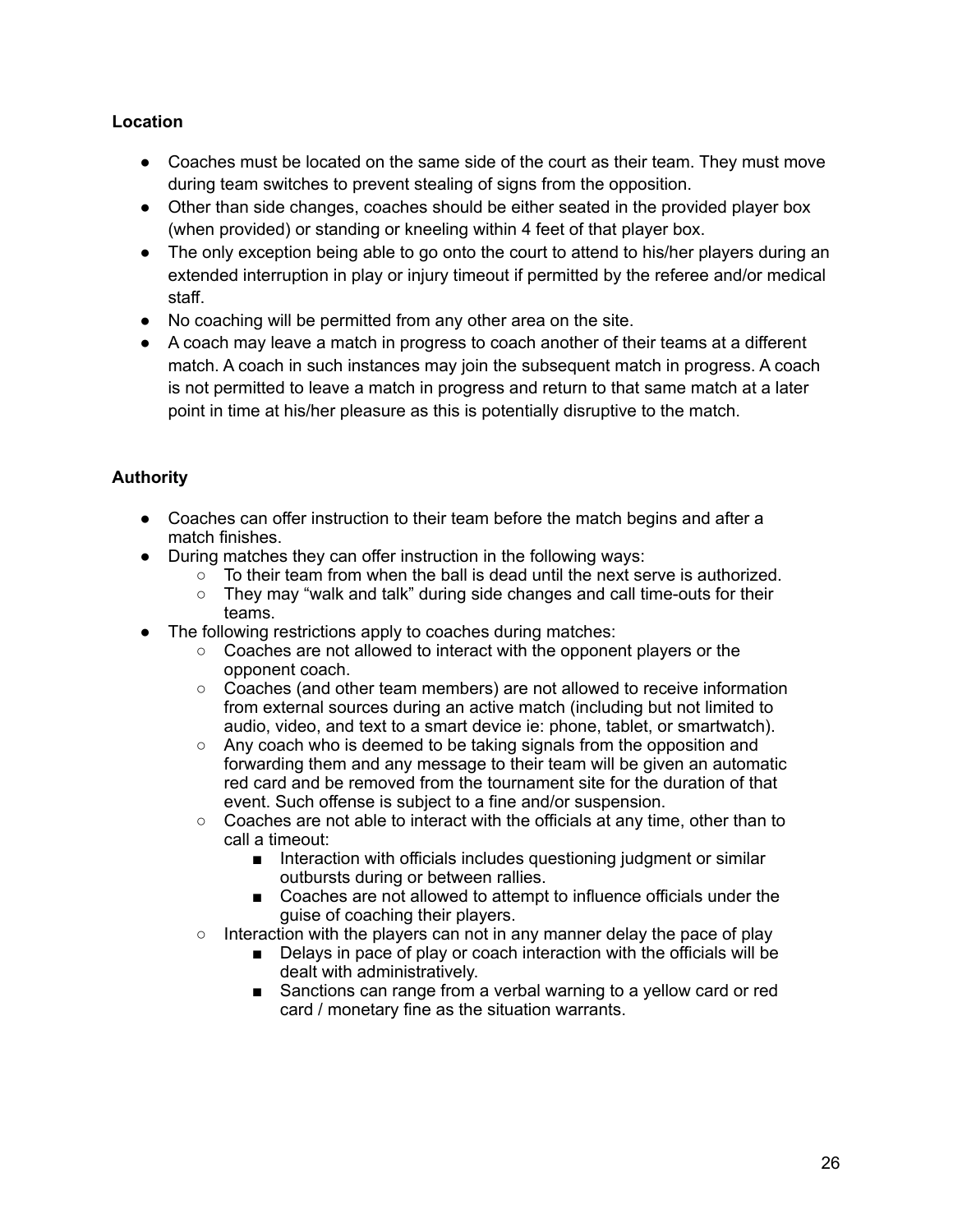### **Behavior**

- A coach may not address the Tournament Director, Director of Officials, match officials, or opposing players before, during, or after a match while on site with regard to officiating, player conduct, playing conditions or any other subject matter that impacts the competition. A coach is **not** considered a team spokesperson by tournament officials and will not be allowed to take on that role.
- A coach may not use an audible obscenity or make an obscene gesture within the precincts of the tournament site.
- A coach will not abuse (verbally or physically) tournament officials, players (their players or opposing players), other coaches, spectators, or other persons within the precincts of the tournament site.

#### **Misconduct and Sanctions**

- The players a coach represents are responsible for the conduct of their coach. Consequently, officials are instructed to address the coach's players and not the coach if a coach engages in misconduct.
- If coach misconduct occurs during a match, the team will be warned and penalized in accordance with normal yellow and red card procedures.
- The players will be responsible for the payment of any fines suitably assessed by the Tournament Director due to the misconduct of their coach.
- In circumstances that are deemed flagrant or particularly injurious to the success of the tournament, the Tournament Director may at his/her discretion order the coach to be removed from the site of the match or the precincts of the tournament site and upon the coach's failure to comply with such order may declare an immediate default of the coach's team.
- A coach will be subject to having his/her AVP coaching credential revoked by the Tournament Director for a term to be determined by the AVP, including permanently, due to conduct the AVP determines is detrimental to the Tour or the sport of Beach Volleyball.

## **IV. CONCLUSION**

Your cooperation and professionalism is appreciated. If you are not clear on any policy or procedure, please feel free to ask the Tournament Director for clarification. If there are activities or areas of conduct that are not covered above, please ask before you break new ground or conduct yourself in a way that may not meet with approval.

Thank you for working with the AVP in a manner that will bring mutual credibility to the individual coach, the profession of coaching and the AVP.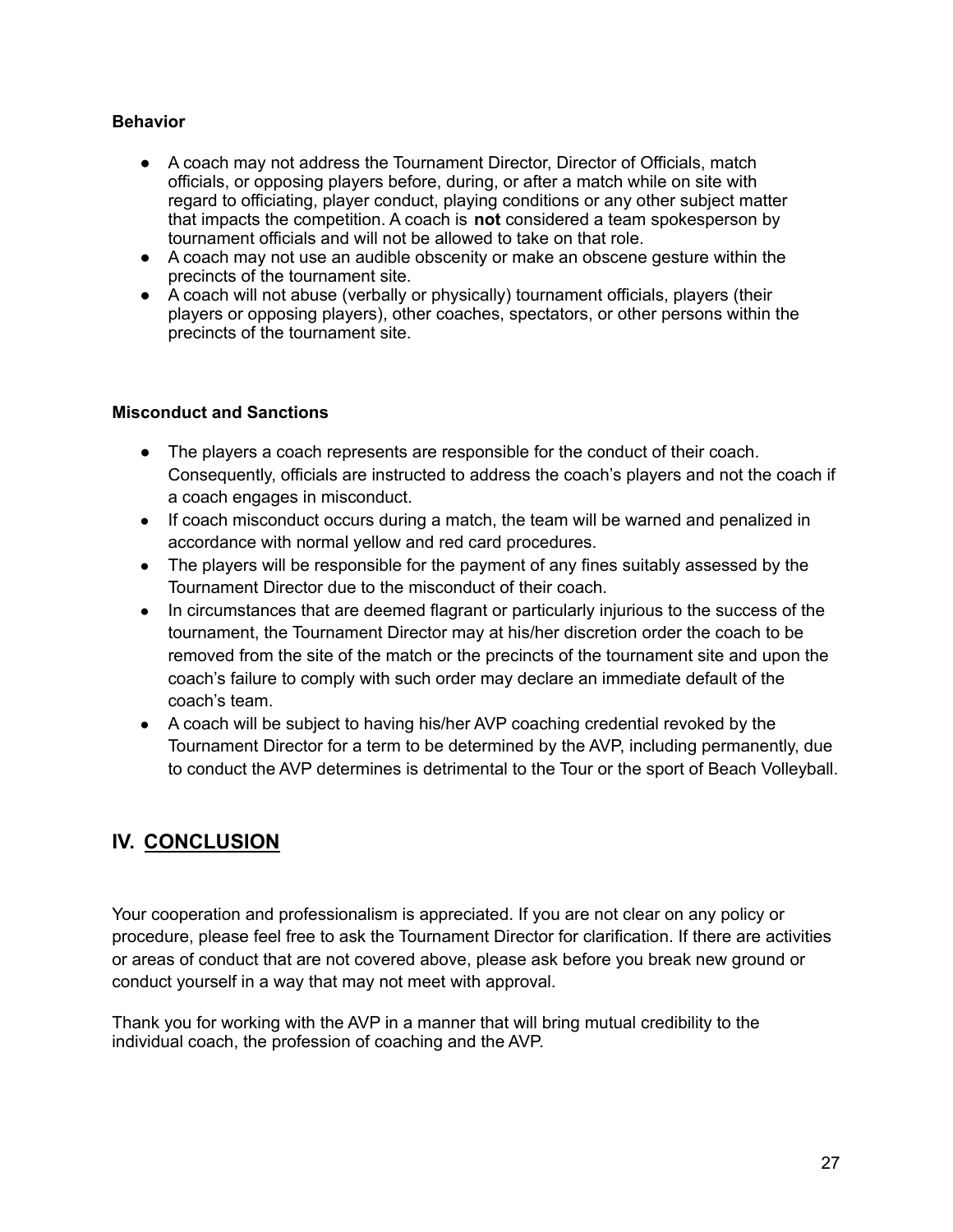## Appendix B: **PLAYER CONDUCT**

## **I. UNSPORTSMANLIKE CONDUCT**

Players shall not conduct themselves in an unsportsmanlike manner and shall give due regard to the authority of officials and the rights of opponents, spectators and others.

## **● Ball Abuse**

- **○** A player shall not violently, dangerously, recklessly, with loss of temper or with negligent disregard of the consequences kick or throw a volleyball within the confines of the tournament site.
- **○** Violation shall subject a player to a fine of up to \$200 for each violation.

## **● Equipment Abuse**

- **○** A player shall not violently, dangerously, recklessly, with loss of temper or with negligent disregard of the consequences, throw or strike any Tour equipment or other object within the confines of the tournament site.
- **○** Violation shall subject a player to a fine of up to \$200 for each violation.
- **● Verbal Abuse**
	- **○** A player shall not, at any time, verbally abuse any official, opponent, spectator or other person within the confines of the tournament site. Verbal abuse will constitute a statement directed at an official, opponent, spectator or other person that implies dishonesty, or is derogatory, insulting or otherwise abusive.
	- **○** Violation shall subject a player to a fine of up to \$300 for each violation.
- **● Additional Unsportsmanlike Conduct**
	- **○** A player shall not engage in any behavior which can be considered abusive or detrimental to the sport and which does not fall within the specific categories above on or off the court.
	- **○** Violation shall subject a player to a fine of up to \$300 for each violation.

## **II. OFFENSIVE CONDUCT**

Players shall not conduct themselves in a manner that could be categorized as offensive to reasonable people.

## **● Profanity**

- **○** A player shall not use any audible profanity within the confines of the tournament site. Profanity in this instance shall be any words which are commonly understood to be profane and are audible to the Tournament Director, Head Referee, referee, down official, linesmen, ball retrievers or spectators.
- **○** Violation shall subject a player to a fine of up to \$300 for each violation.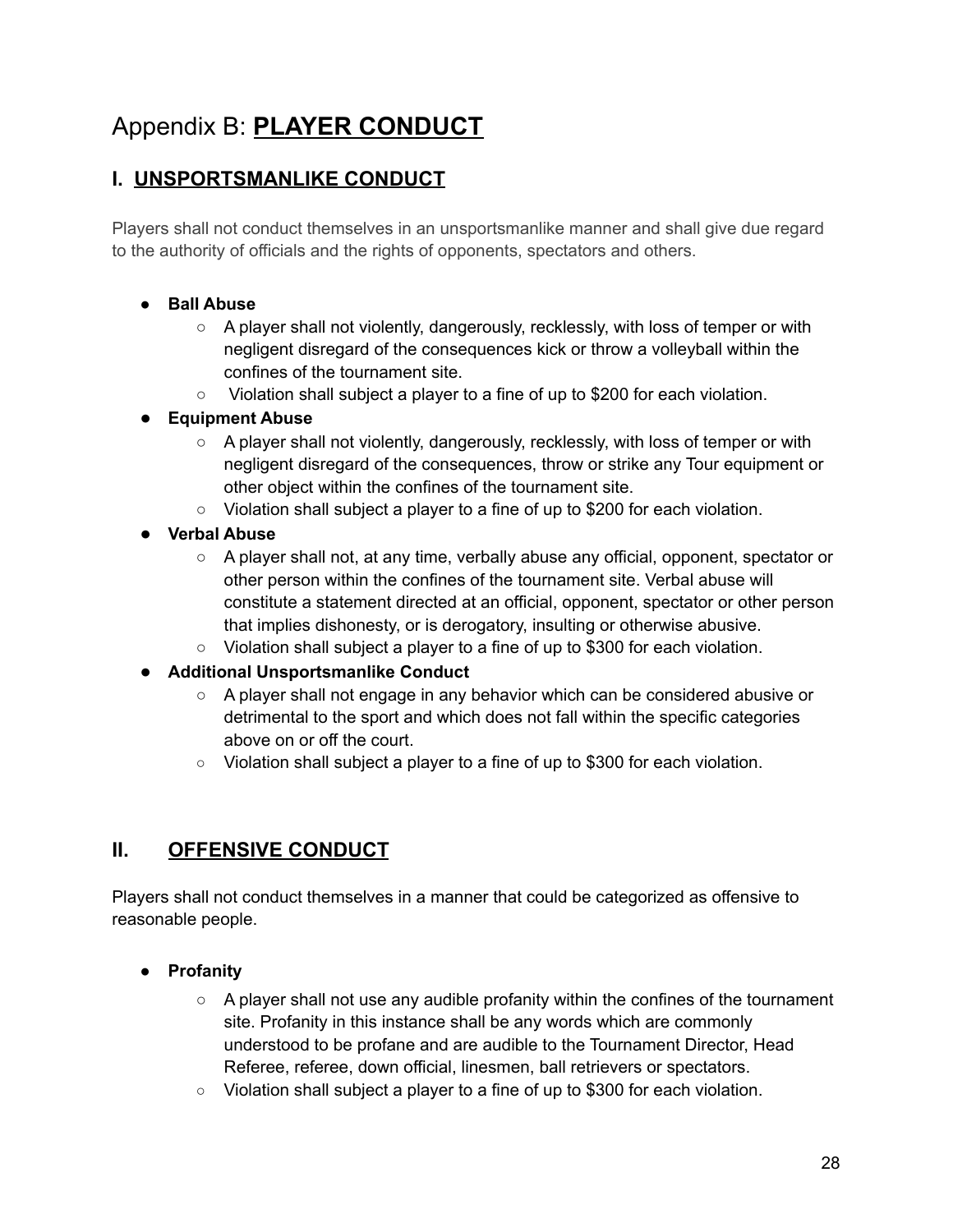- **● Visible Obscenity**
	- **○** A player shall not make obscene gestures of any kind within the confines of the tournament site. Such an obscenity would constitute a physical signal by a player with his/her hand, body or any equipment that is commonly thought of as obscene by reasonable people.
	- **○** Violation shall subject a player to a fine of up to \$500 for each violation.

## **III. AGGRESSIVE CONDUCT**

Players shall not conduct themselves in a manner that can be considered intimidating, threatening or physically abusive to officials, opponents, spectators or other persons.

## **● Aggressive Confrontation**

- A player shall not aggressively or in an intimidating manner confront an official, spectator, opponent, spectator or other person within the confines of the tournament site.
- Violation shall subject a player to a fine of up to \$300 for each violation.
- **● Aggressive Confrontation at the Officials' Tent**
	- A player shall not aggressively or in an intimidating manner confront an official at the officials' tent.
	- Violation shall result in the player receiving an automatic fine of \$300.
- **● Player Shaking Referee Stand**
	- A player shall not at any time shake the referee stand in the course of "discussion" with the referee.
	- Violation shall result in the player receiving an automatic fine of \$250.
- **● Verbal Threat**
	- $\circ$  A player shall not overtly or subtly verbally threaten an official, opponent, spectator or other person within the confines of the tournament site.
	- Violation shall subject a player to a fine of up to \$1,000.
- **● Physical Threat**
	- A player shall not by his/her actions engage in behavior that can be construed as physically intimidating or threatening to any official, opponent, spectator or other person within the confines of the tournament site.
	- $\circ$  Violation shall subject a player to a fine of up to \$2,500. In circumstances that are flagrant and particularly injurious to the success of a tournament, or are singularly egregious, a single violation of Physical Threat shall also constitute the player Major Offense of Aggravated Behavior.
- **● Physical Abuse**
	- A player shall not physically abuse any official, opponent, spectator or other person within the confines of the tournament site. Physical abuse can constitute the mere unauthorized touching of an official, opponent, spectator, or other person.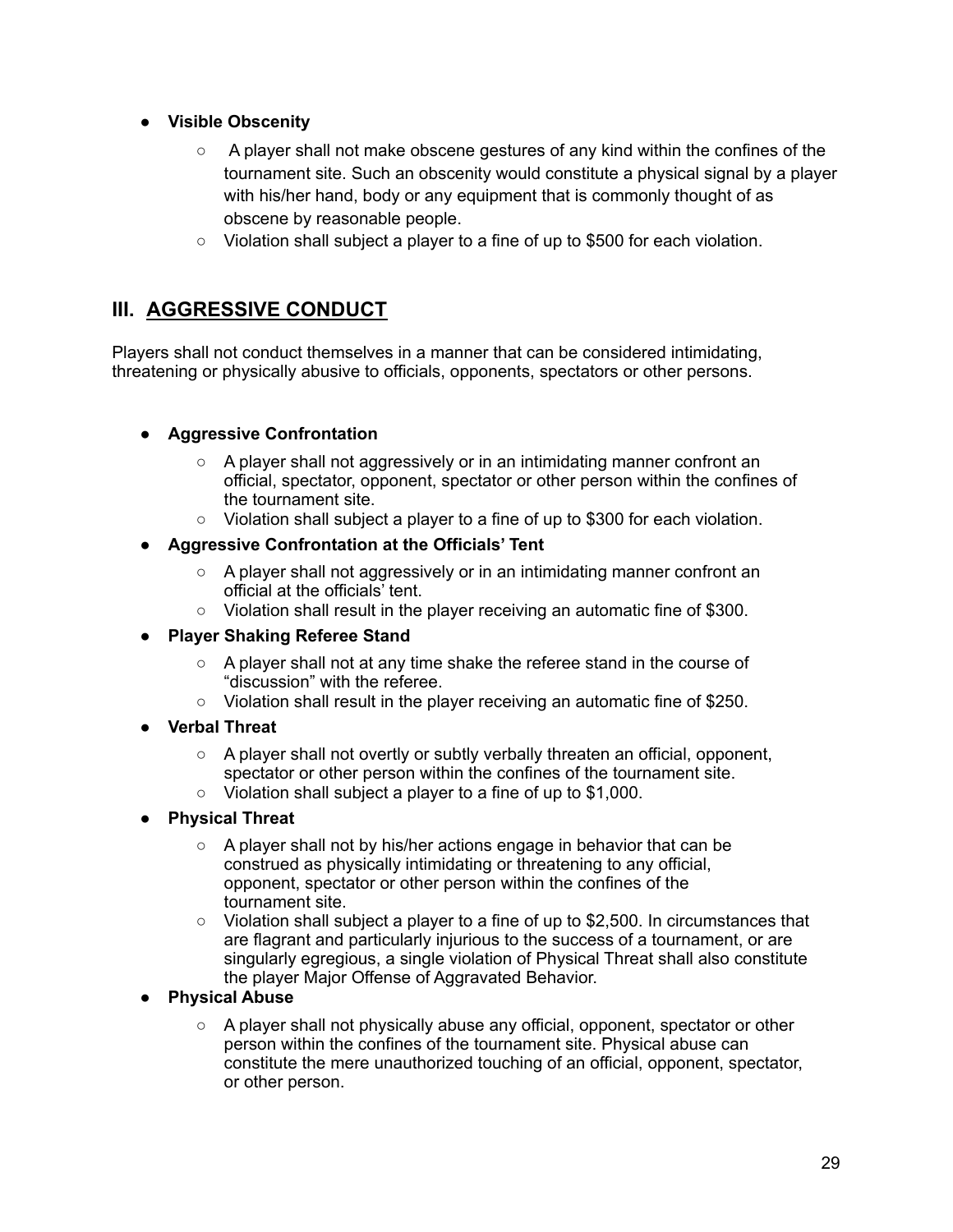- Violation will subject a player to a fine of up to \$5000. In circumstances that are flagrant and particularly injurious to the success of a tournament, or are singularly egregious, a single violation of Physical Abuse shall also constitute the player Major Offense of Aggravated Behavior.
- **● Leaving the Playing Court**
	- $\circ$  A player shall not leave the playing court during warm-ups, during a match or immediately following a match to aggressively confront an official, opponent, spectator or other person.
	- Violation will subject a player to a fine of up to \$5000. In circumstances that are flagrant and particularly injurious to the success of a tournament, or are singularly egregious, a single violation of leaving the Court shall also constitute the player Major Offense of Aggravated Behavior.

## **IV. MAJOR OFFENSE OF AGGRAVATED BEHAVIOR**

No player at any AVP Tour event shall engage in Aggravated Behavior as follows:

- **● Singular incident**
	- One incident of behavior that is flagrant, singularly egregious, and particularly injurious to the AVP Tour or AVP Tournaments.
	- Violation will subject a player to a fine of up to \$10,000 and/or suspension from the AVP Tour for a minimum period of seven days and a maximum period of one year.
- **● Multiple Incidents**
	- A series of two or more violations within a twelve-month period which singularly do not constitute aggravated behavior, but when viewed together establish a pattern of conduct that is collectively egregious and is detrimental or injurious to the AVP Tour or AVP tournaments.
	- Violation will subject a player to a fine of up to \$10,000 and/or suspension from the AVP Tour for a minimum period of seven days and a maximum period of one year.

## Appendix C : **POOL PLAY PROCEDURES**

The Pool Phase can be completed in the following ways:

#### **MODIFIED POOL PLAY**

The highest seeded team will play the lowest seeded team in the same pool, while the 2nd highest seeded team will play the 3rd highest seeded team in the same pool. The winners of the above two matches will play each other, with the winner to top the pool and the loser as 2nd ranked team from the pool phase. The losers of the above two matches will play each other, with the winner as the 3rd ranked team from the pool phase and the loser eliminated from the Pool Phase.